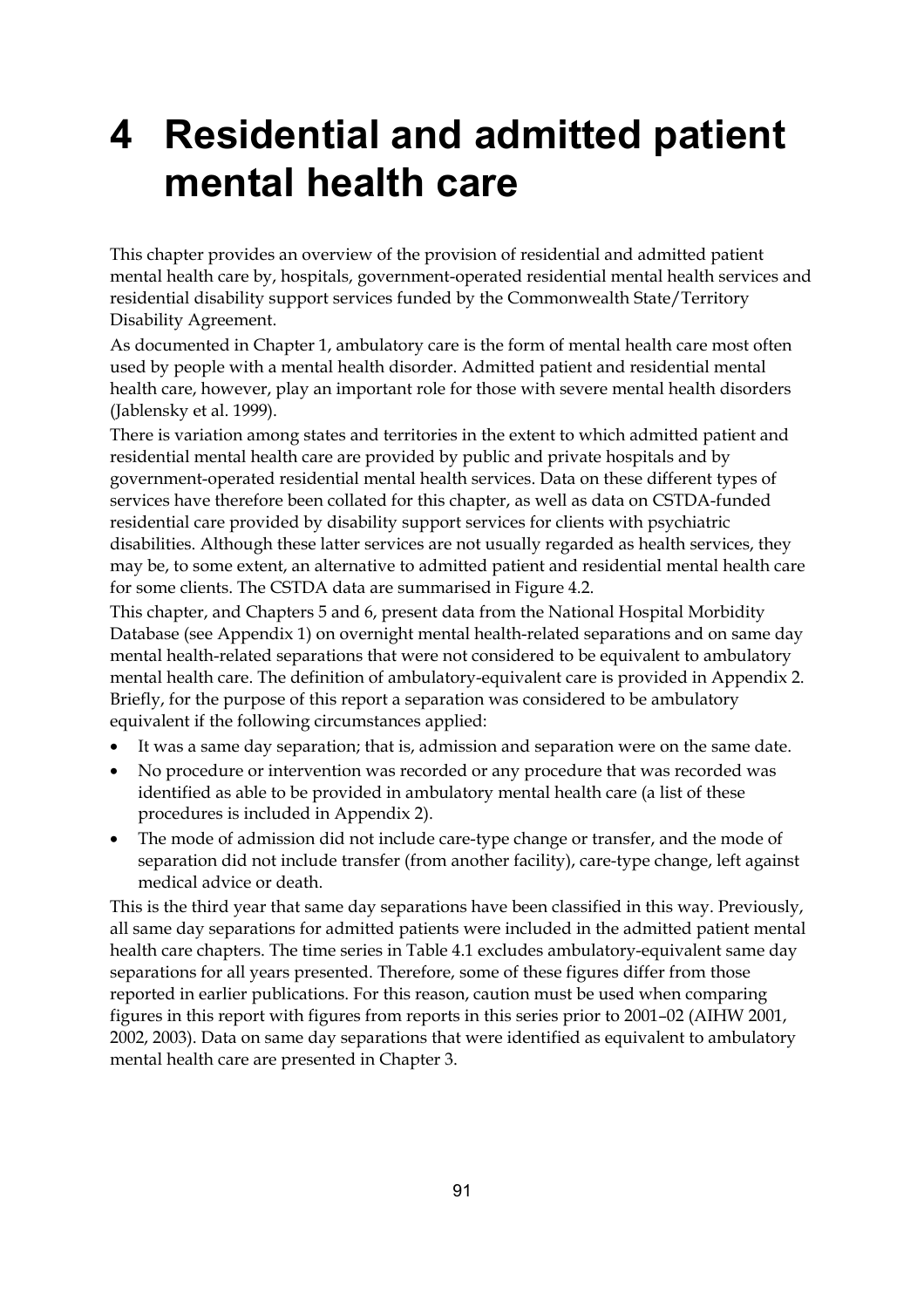# **4.1 Definition of mental health-related separations**

Mental health-related separations from hospital include all separations with a mental healthrelated principal diagnosis and all separations that include any specialised psychiatric care. Separations are defined as having specialised psychiatric care if the patient is reported as having one or more days in a specialised psychiatric unit (also referred to as a designated psychiatric unit) of an acute care hospital or of a public psychiatric hospital. A mental healthrelated principal diagnosis is defined in the chapter on mental disorders in the ICD-10-AM classification (F00 to F99) or a number of other selected diagnoses—see *Mental Health Services in Australia 2000–01* (AIHW 2003).

The ICD-10-AM 3rd edition codes were used to define mental health-related principal diagnoses for this report and for the 2002–03 report, and were the same as the ICD-10-AM 2nd edition codes used in the 2000–01 report and the 2001–02 report. However, in order to provide a more comprehensive description of mental health-related care, the codes were changed slightly compared with the 1999–00 publication and substantially compared with the

1998–99 report. For this reason, caution must be used when comparing figures reported here with those reported in *Mental Health Services in Australia 1998–99* and *Mental Health Services in Australia 1999–00* (AIHW 2001, 2002). Those publications include details on the codes used to define mental health-related principal diagnoses for 1998–99 and 1999–00.

## **4.2 National overview**

Table 4.1 summarises mental health-related separations and patient days for 1999–00 to 2003–04 for hospitals and government-operated residential mental health services, excluding ambulatory-equivalent mental health-related separations. Tables 4.2 and 4.3 present information on the number of mental health-related separations and patient days by jurisdiction for 2003–04.

- There were 199,631 mental health-related residential and admitted patient separations in 2003–04, of which 24,398 were same day separations and 175,233 were overnight (which means a residential stay or a hospital stay of one night or more) (Table 4.1).
- Public residential mental health care services reported 1,919 separations (1.0% of total mental health-related separations) (Table 4.1), a relatively low number in comparison with hospitals. Victoria had the highest number of separations (754 separations), followed by Tasmania (527) (Table 4.2).
- There were 197,712 mental health-related hospital separations during 2003–04 (Table 4.1), of which 24,398 were same day separations that were not categorised as 'ambulatoryequivalent'. There were 2,737,443 patient days associated with these mental healthrelated separations, accounting for 2.9% of total hospital separations during 2003–04 and 11.6% of total hospital patient days. Psychiatric care days accounted for 79.9% (2,186,494 days) of all patient days for mental health-related separations.
- Of the 197,712 mental health-related hospital separations, 116,725, or 59.0%, reported some specialised psychiatric care (Tables 4.1 and 4.2). The proportion of same day separations that included specialised psychiatric care was 43.5%; for overnight hospital separations it was 61.2%. The proportion of all mental health-related overnight patient days that were psychiatric care days was 81.1%.
- Separations with specialised psychiatric care accounted for 52.8% of mental healthrelated separations in public acute hospitals and 69.1% of those in private hospitals.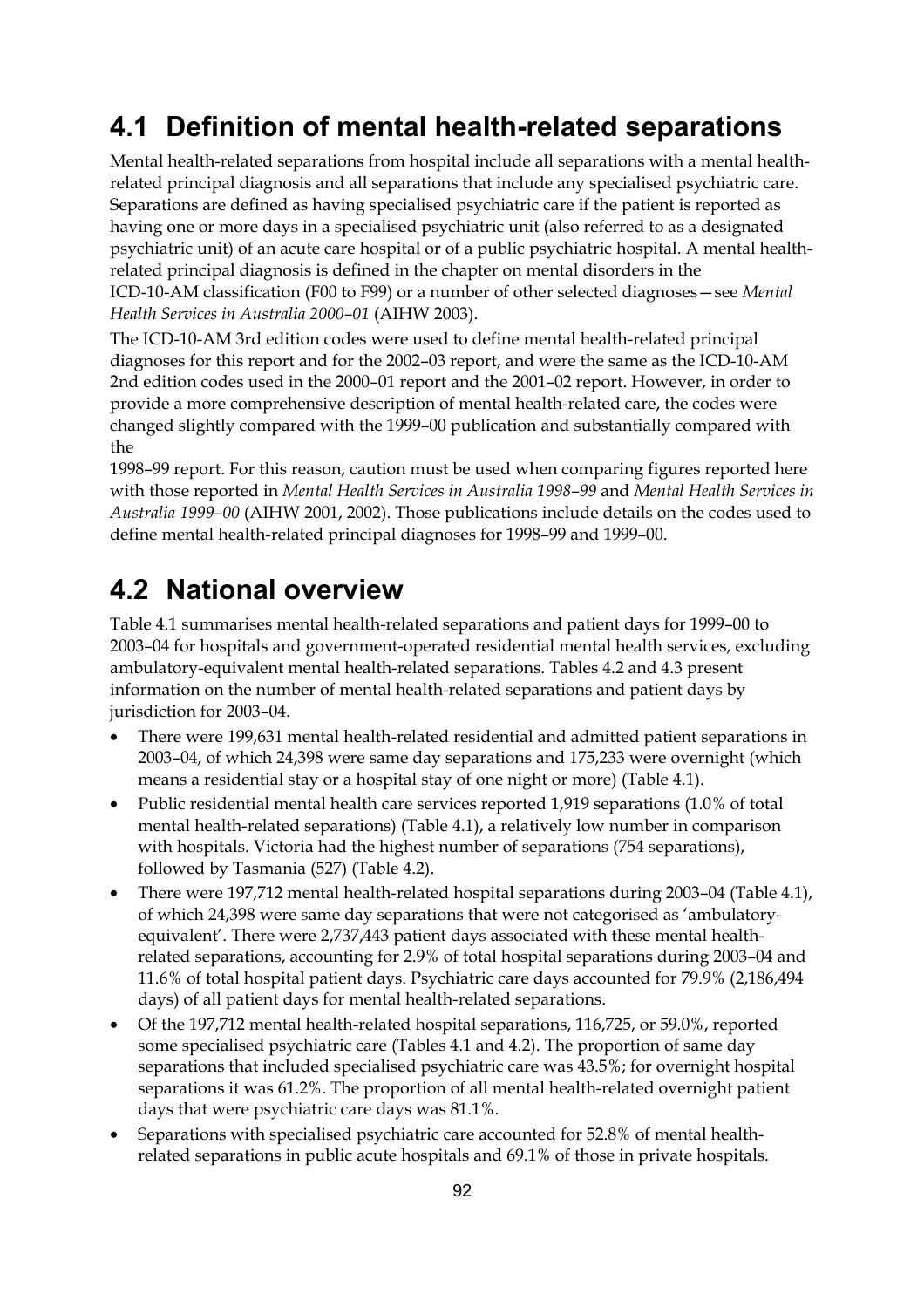- Public hospital separations accounted for 80.6% of mental health-related hospital separations and 80.1% of mental health-related patient days in 2003–04.
- In comparison with other public and private hospitals, public psychiatric hospitals reported the smallest numbers of hospital separations (7.6% of mental health-related hospital separations) and hospital separations with specialised psychiatric care (12.2%) and public acute hospitals reported the largest numbers (72.9% and 65.1% respectively) (Table 4.1).
- Public psychiatric hospitals reported a relatively large proportion of patient days (24.6% of the total), especially for separations with specialised psychiatric care (30.2%). However, it is estimated that a relatively large proportion of these patient days occurred prior to the 2003–04 financial year. Of patient days for separations from public psychiatric hospitals, an estimated 48.8% occurred during 2003–04, compared with estimates of 89.0% for public acute hospitals and 94.3% for private hospitals (Table 4.3). For information on how these estimates were calculated, see *Mental Health Services in Australia 1999–00* (AIHW 2002).
- Public psychiatric hospitals reported a longer average length of stay for all mental healthrelated separations (44.3 days) compared with private and public acute hospitals (14.2 and 10.5 days respectively) (Table 4.1). Private hospitals reported a longer median length of stay (9 days) compared with public psychiatric and public acute hospitals (8 and 4 days, respectively).

The next section presents data from Table 4.1 on the changes from 1999–00 to 2003–04. Figures 1.4, 1.5 and 1.6 also present time series information on the number of separations, patient days, and average and median lengths of stay by hospital type.

- Since 1999–00 there has been an average annual increase of 2.2% in the number of mental health-related separations. For 2003–04 (199,631 separations) there were 9.1% more separations than the 183,015 reported for 1999–00. Since 1999–00 there has been an average annual increase of 1.2% for overnight separations and 11.8% for same day separations.
- The 118,644 separations with specialised psychiatric care for 2003–04 represented a 9.5% increase compared with 1999–00 (108,386 separations). Since 1999–00 the number of these separations has increased by an average of 2.3% per year.
- The majority of mental health-related hospital separations continue to be reported in the public sector. In 2003–04, 80.6% of mental health-related hospital separations were reported by public hospitals. In 1999–00 the figure was 79.8%.
- Compared with 1999–00, the patient days reported for 2003–04 decreased by 9.1% for separations with specialised psychiatric care (from 2,429,968 to 2,209,574 days) and by 20.1% for separations without specialised psychiatric care (from 660,687 to 527,869 days). The corresponding comparisons between 2002–03 and 2003–04 show a decrease of 7.3% in patient days for separations with specialised psychiatric care and a decrease of 6.0% in those without specialised psychiatric care.
- Patient days for mental health-related separations in public hospitals accounted for 80.1% of all mental health-related patient days in 2003–04, compared with 83.0% in 1999–00. This represents an average annual decrease of 2.0% during this period.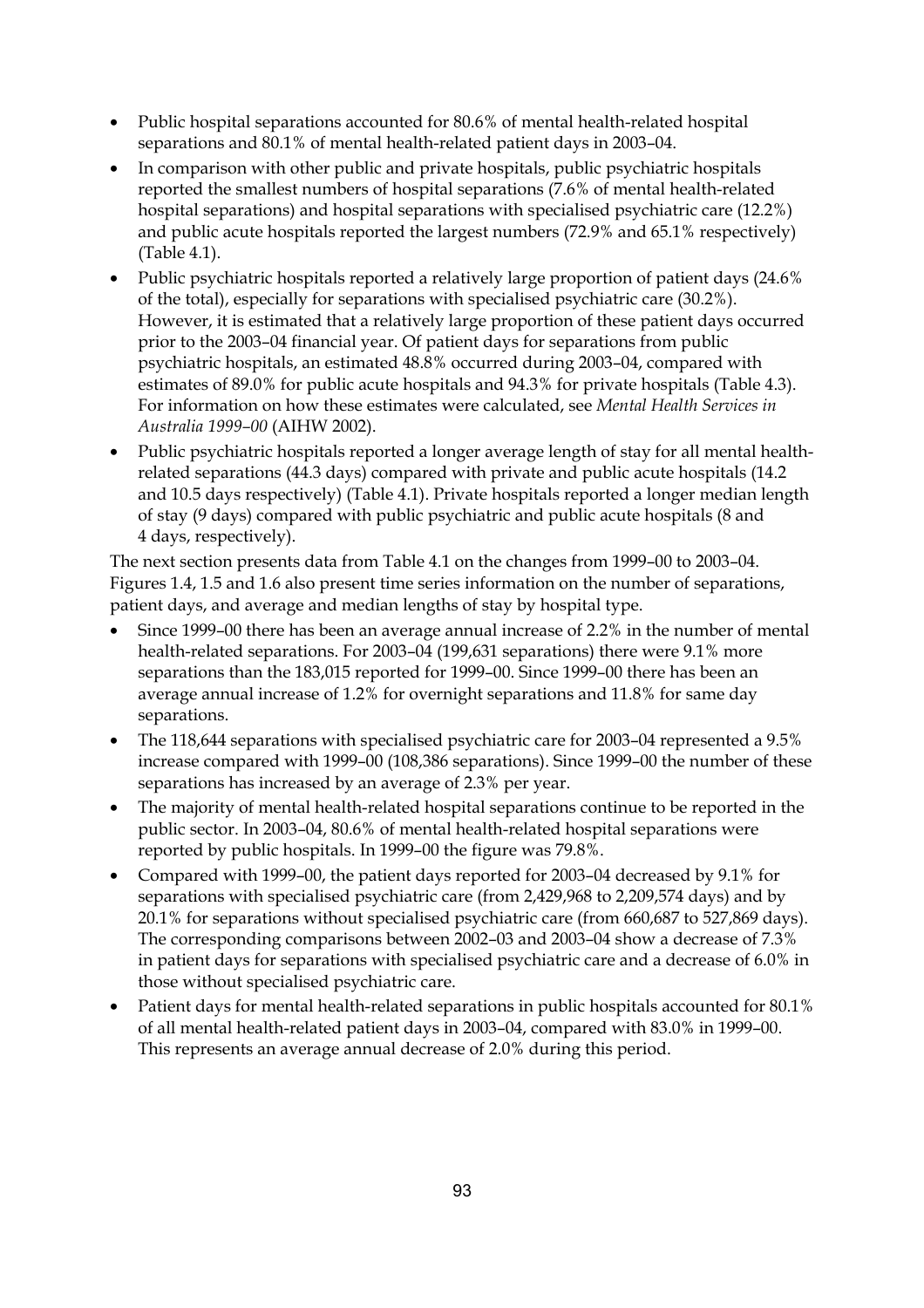#### **Box 4.1: Measuring hospital activity**

*This report presents summary data on admitted patient mental health care in terms of number of separations and patient days (and psychiatric care days). Statistics on admitted patients are compiled when an admitted patient (a patient who undergoes a hospital's formal admission process) completes an episode of care and 'separates' from the hospital. This is because most of the data on the use of hospitals by admitted patients are based on information provided at the end of patients' episodes of care, rather than at the beginning. The length of stay and the procedures carried out are then known and the diagnostic information is more accurate.* 

*Separation and patient day data provide valuable information on the level of admitted patient health care activity undertaken by hospitals. However, this information should be interpreted with an understanding of the characteristics of these two types of data.* 

*Separation is the term used to refer to the episode of admitted patient care, which can be a total hospital stay (from admission to discharge, transfer or death), or a portion of a hospital stay beginning or ending in a change of type of care (for example, from acute to rehabilitation). 'Separation' also means the process by which an admitted patient completes an episode of care by being discharged, dying, transferring to another hospital or changing type of care. Separation data provide information on the number of hospital stays completed in a designated period, typically a financial year. These data can be used as a measure of hospital activity; however, they can represent quite different types of activity. Some separations will be after same day stays in hospital, some for stays of a few days, but some can be for stays of months or, rarely, years. Thus, the separations data do not allow accurate comparison of hospitals that tend to provide for longer stays and report fewer separations (e.g. public psychiatric hospitals) with hospitals that concentrate on providing numerous short stays (e.g. acute care hospitals).* 

*Patient day means the occupancy of a hospital bed (or chair in the case of some same day patients) by an admitted patient for all or part of a day. The patient day (and psychiatric care day) data measure hospital activity in a way that is not as affected by variation in length of stay, as short-stay activity is represented in the same way as long-stay activity. However, the patient day data presented in this report include days within hospital stays that occurred prior to 1 July 2003, provided that the separation from hospital occurred during 2003–04. This has little or no impact in private and public acute hospitals, where separations are relatively brief, throughput is relatively high, and the patient days that occurred in the previous year are expected to be approximately balanced by the patient days not included in the counts because they are associated with patients yet to separate from the hospital and are therefore yet to be reported.* 

*However, some public psychiatric hospitals provide very long stays for small numbers of patients and, as a result, would have comparatively large numbers of patient days recorded that occurred prior to 2003–04. Table 4.3 presents information on the estimated proportion of patient days that occurred in the 2003–04 financial year for 2003–04 separations. For public psychiatric hospitals the proportion of mental health-related patient days that occurred in the year was 48.8%. In comparison, the figures for public acute and private hospitals were 89.0% and 94.3% respectively.* 

*Because lengths of stay for patients of public psychiatric hospitals can vary widely and separations may occur unevenly over time, the extent to which patient days that occurred prior to 2003–04 are balanced by patient days associated with patients yet to separate from hospital is not known. Hospital activity relating to these patients would therefore be better estimated with information on patient days in the reporting year for both patients who separate in the year and patients who do not. These data are not available nationally for 2003–04.* 

• Patient days for mental health-related separations decreased by 11.4% between 1999–00 and 2003–04 and by 7.1% between 2002–03 and 2003–04. The relatively large decrease in patient days from 1999–00 to 2000–01 was largely attributable to public psychiatric hospitals where patient days decreased by 38.4% between 1999–00 and 2000–01 (see Figure 1.5). This reduction in patient days was marked for Queensland and was largely the result of the statistical discharge and re-admission of long-stay patients on 30 June 2000 in this state to cater for the change in the *National Health Data Dictionary* care type definition, effective from 1 July 2000. This would have had the effect of inflating the number of patient days reported in 1999–00 and reducing the number of patient days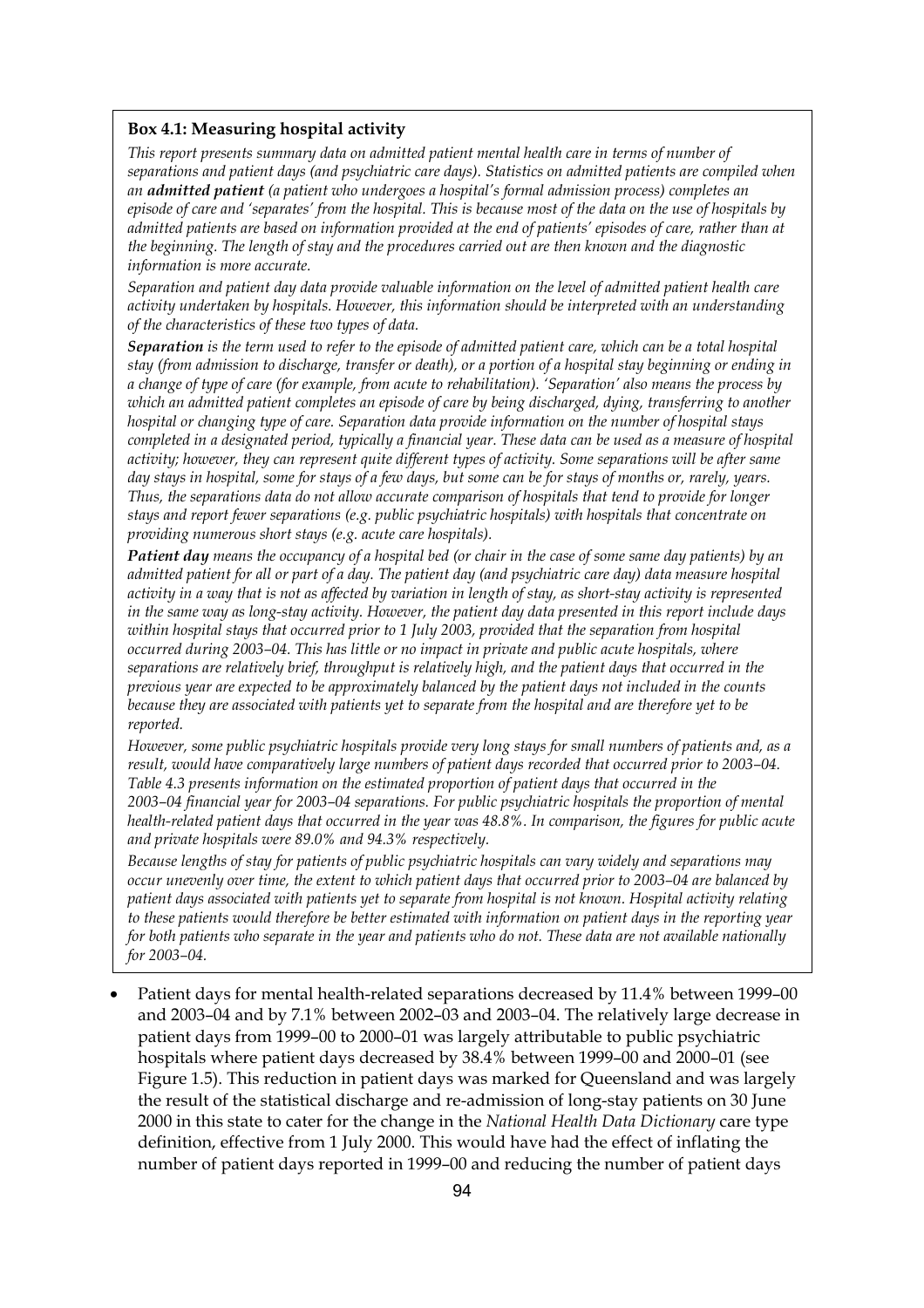reported for 2000–01. Also, a number of long-stay patients were separated from public psychiatric hospitals in Tasmania and admitted to residential facilities over the period 2000–01 to 2001–02. This would also have had the effect of inflating the number of patient days reported compared with earlier years. In private hospitals the number of patient days for mental health-related separations increased by 3.5%, from 526,290 in 1999–00 to 544,973 in 2003–04.

- Since 1999–00, there has been an average annual decrease of 5.1% in the average length of stay for mental health-related separations (17.0 days in 1999–00 and 13.8 days in 2003–04). Public psychiatric hospitals have had an average annual decrease of 11.3% (71.7 days in 1999–00 and 44.3 days in 2003–04).
- For separations excluding patients who transferred from one hospital to another, changed care type during their hospital stay, died in hospital, left against medical advice or were transferred to a residential aged care facility, the average length of stay was relatively stable between 1999–00 and 2003–04 (ranging from 12.4 days to 13.5 days). The median length of stay for these separations was 6 days throughout that period.

There was some variation between jurisdictions in the organisation and distribution of admitted patient and residential mental health care services. These differences included:

- the availability of admitted patient mental health care services in each state and territory
- the availability of residential mental health care facilities
- differing admission practices, particularly with regard to same day separations
- differences in the types of establishments that are categorised as hospitals (see Box 4.2).

There are also differences between jurisdictions in the spread of the population in major cities and in regional and remote areas and in other demographic characteristics of the population. These differences may result in variation in the proportions of separations and patient days reported for the different provider types, in the proportions of separations that are for same day stays, and in the proportions of separations for which specialised psychiatric care was reported. This report therefore presents information separately for each service provider type, for same day and overnight separations, and for separations with specialised psychiatric care (see Chapter 5) and without specialised psychiatric care (see Chapter 6). This allows comparisons to be made between provider types and jurisdictions including or excluding particular types of separations, as appropriate for specific purposes.

### **4.3 Admitted patient mental health care**

### **National overview**

This section presents a brief overview of the data available on mental health-related hospital separations for 2003–04 (Figure 4.1). There were 197,712 mental health-related hospital separations in 2003–04, with 116,725 of these separations including specialised psychiatric care. The total number of patient days was 2,737,443, which included 2,186,494 days with specialised psychiatric care (Table 4.1). The average length of stay was 13.8 days and the median was 6.0 days (Figure 4.1). Nationally, there were 9.9 hospital separations and 135.5 patient days for mental health-related hospital separations and 108.6 psychiatric care days per 1,000 population (Tables 4.2 and 4.3).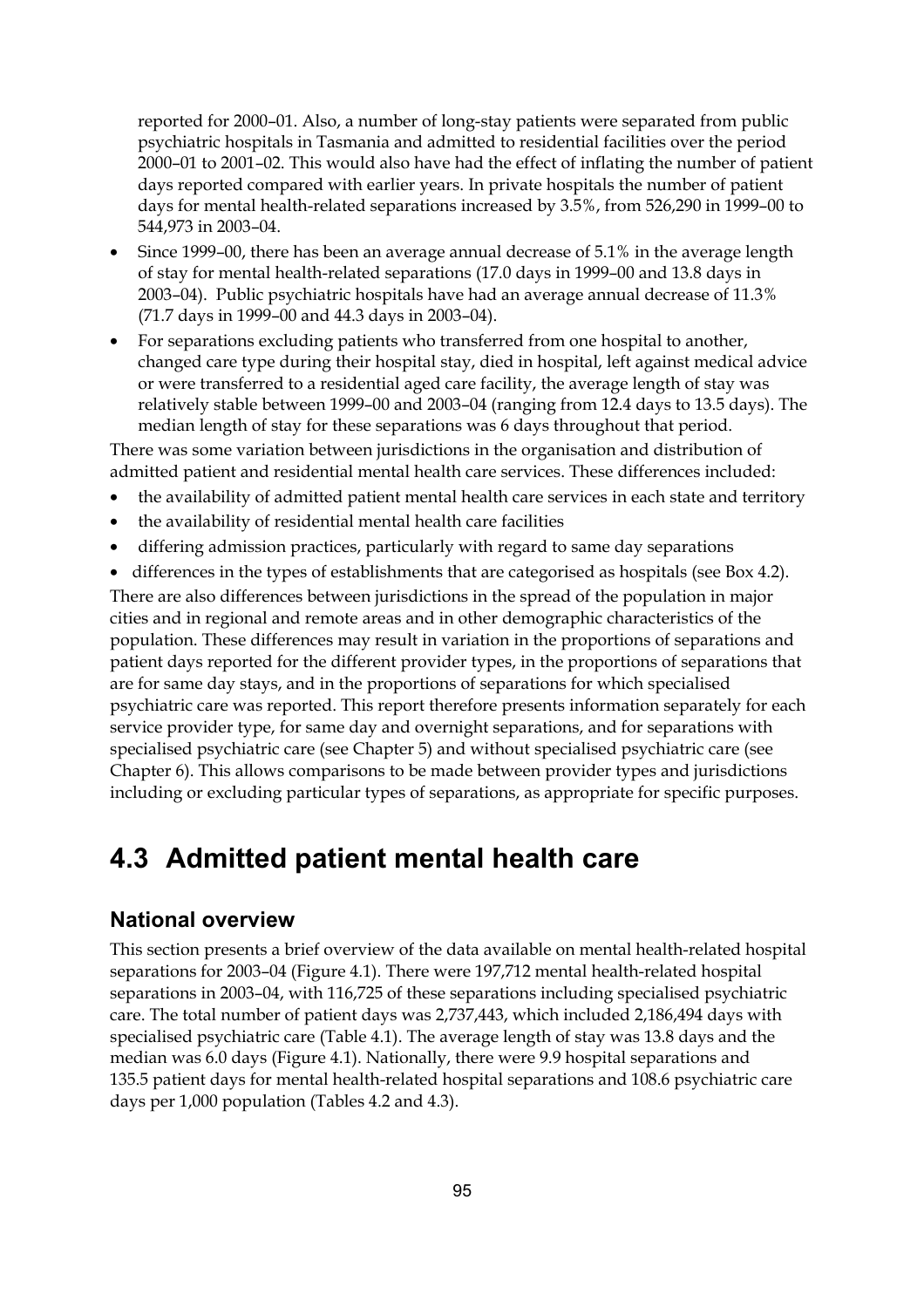### **Box 4.2: State and territory differences in the scope of services provided for admitted patients**

*Mental health care for admitted patients in Australia is provided in a large and complex system. Differences in the data presented by jurisdictions may reflect different service delivery practices, differences in admission practices and/or differences in the types of establishments categorised as hospitals. Interpretation of the differences between jurisdictions therefore needs to be done with care.* 

*Some of the differences in service delivery practices are illustrated in Tables 4.2 and 4.3. These show, for example, the relatively high rates of separations for government-operated residential mental health services for Tasmania compared with other jurisdictions.* 

*There are some differences in the approach states and territories and the public and private sectors take to the formal admission and separation of people attending hospital on a same day basis, for example for group therapy sessions or day programs. In jurisdictions such as Tasmania and the territories, these attendances are recorded as non-admitted patient occasions of service. In other jurisdictions, patients are formally admitted for this care and therefore this care is reported as same day separations. For example, relatively large numbers of separations for admitted patients are reported with psychological/psychosocial therapies and other allied health interventions in New South Wales, Queensland and Western Australia (see Table A3.5), but relatively few were reported for the other jurisdictions. Where possible, same day separations which can be regarded as equivalent to ambulatory mental health care have been reported in Chapter 3 (also see Appendix 3). However, these differences may still have some potential to affect the comparability of the separation and service contact data.* 

*States and territories also differ in the extent to which they classify some of their mental health-related residential facilities as admitted patient services within hospitals (or separate hospitals) or as communitybased, non-admitted services. This variation applies, for example, with psychogeriatric and long-stay rehabilitation services for people with mental health disorders, which are characterised by relatively lengthy stays. The inclusion of these services in a jurisdiction's admitted patient mental health care statistics increases the number of separations, the number of patient days and the average length of stay relative to jurisdictions that exclude one or more of these services.* 

*In New South Wales, Western Australia and South Australia, mental health services that provide longstay rehabilitation services and some specialised psychogeriatric units are included within admitted patient settings. In New South Wales, the number of these units included is relatively small. In the Australian Capital Territory and the Northern Territory these activities are undertaken outside admitted patient settings. In Tasmania, psychogeriatric patients are cared for in community (non-hospital) settings. In Victoria, long-stay aged care mental health services have been transferred to community-based services, acute psychogeriatric care occurs in specialised admitted patient facilities, and a number of long-term rehabilitation beds have been transferred to community-based residential beds. Queensland does not classify any of its extended treatment services as residential. Whereas many of these services are included in admitted patient data, some psychogeriatric beds are co-located in nursing homes and are reported in the aged care data set.* 

*Some of this variation is illustrated in Tables 5.20 and 6.16. These tables show, for example, that public hospitals in New South Wales, Queensland, Western Australia and South Australia reported markedly more separations and patient days for the care types of 'rehabilitation', 'psychogeriatric care' and 'maintenance care' than all the other jurisdictions. In Queensland public hospitals, the administrative practice of assigning a care type of 'maintenance care' to long-stay patients has the effect of reducing the proportion of rehabilitation and psychogeriatric patients reported.* 

Mental health legal status was reported as *Involuntary* for 28.6% of separations. A funding source of 'Public patient' (includes Australian Health Care Agreements and reciprocal health care agreements) was reported for over three-quarters of the separations (75.5%) and 'Private health insurance' was reported for 18.1%. Over half (52.5%) of the separations were for female patients, and 40.9% of separations were for patients in the

25–44 years age group. The majority of separations were in the public sector (80.6%) and most patients (92.7%) had a care type of *Acute care*. A large proportion of patients (78.8%)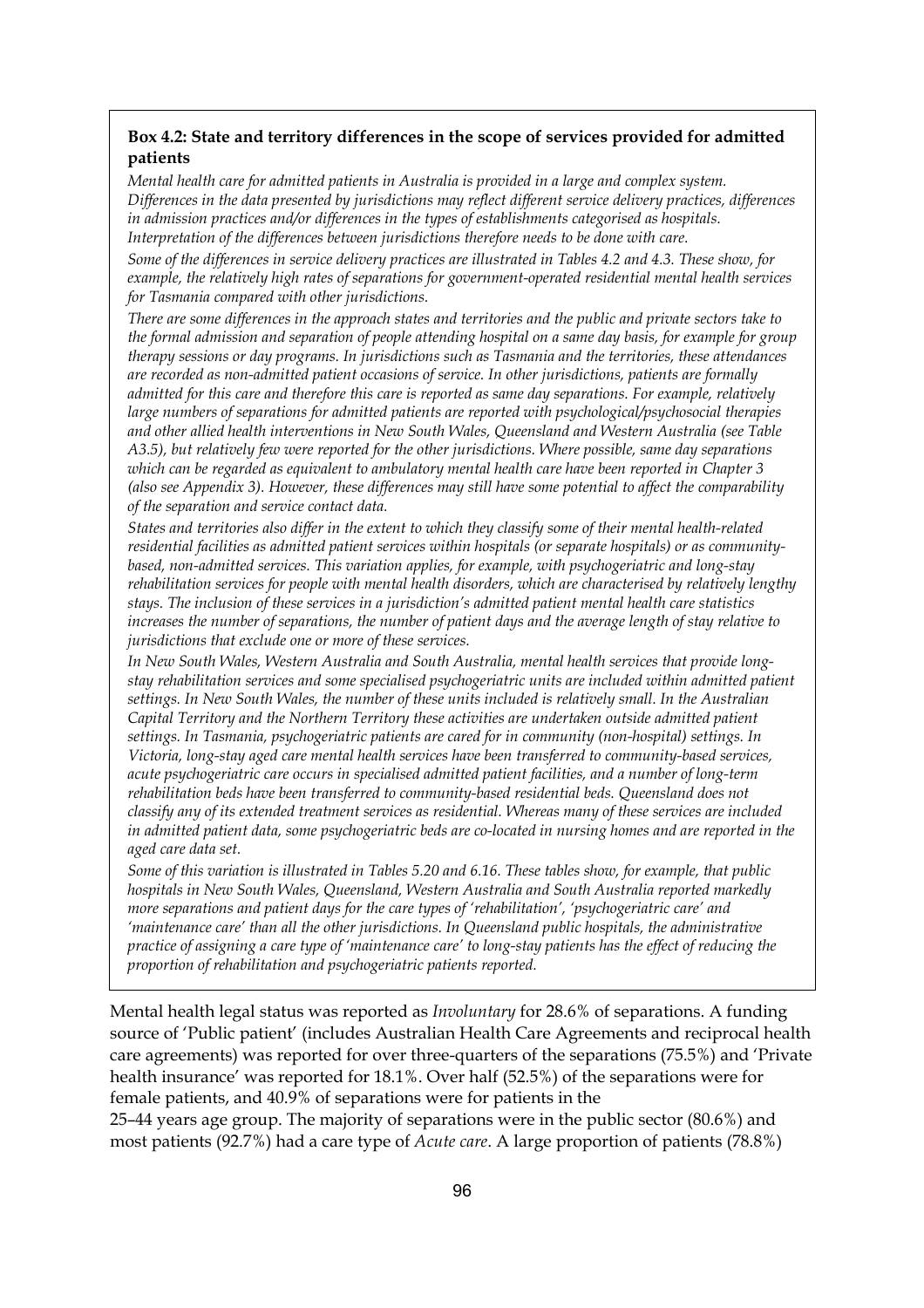had a separation mode of *Other*, suggesting that these patients went home after separation from the hospital.

*Depressive episode* (F32) was the most common principal diagnosis. The most common procedure reported was *General allied health interventions* (Block 1916), followed by *Cerebral anaesthesia* (Block 1910) and *Electroconvulsive therapy* (Block 1907). The most commonly reported AR-DRG was *Major affective disorders age less than 70 without catastrophic or severe complications or comorbidities* (U63B).

### **States and territories**

Table 4.2 shows the number of same day, overnight and total mental health-related separations per 1,000 population by hospital type for each state and territory. Ambulatoryequivalent mental health-related same day hospital separations are excluded (see Chapter 3).

For Australia as a whole there were 9.9 mental health-related hospital separations per 1,000 population. South Australia had the highest rate (12.7 hospital separations per 1,000 population). Nationally, there were 8.6 overnight mental health-related hospital separations per 1,000 population. Again, South Australia had the highest rate, at 11.3 overnight mental health-related hospital separations per 1,000 population. Victoria also had the highest rate for same day mental health-related separations (1.6 per 1,000 population).

Table 4.3 presents a summary of the patient days, psychiatric care days and patient days per 1,000 population by hospital type and state and territory for separations that occurred during 2003–04. Of the 2,737,443 patient days for mental health-related hospital separations, 2,713,045 were for overnight separations.

South Australia reported the highest number of patient days for mental health-related hospital separations per 1,000 population (165.6 patient days) and also had the highest number of psychiatric care days per 1,000 population (138.1). Western Australia had the second highest population rate for patient days (151.2 patient days per 1,000 population) and for psychiatric care days (125.2 per 1,000 population).

These state and territory differences may reflect differences in the recording, classification and provision of admitted patient and other mental health services. They may also reflect administrative practice differences between jurisdictions in the coding of statistical discharge, with variation in the proportion of separations ending in statistical discharge (see Tables 5.19 and 6.15).

### **Mental health-related diagnoses**

Table 4.4 presents statistics on the numbers of separations, patient days and psychiatric care days for mental health-related separations (as defined for this report) and other separations for which a mental health-related additional diagnosis was reported.

- There were 467,212 separations that received specialised psychiatric care and/or for which a mental health-related diagnosis was reported.
- Of these, 41.1% reported a mental health-related principal diagnosis and 77.9% reported a mental health-related additional diagnosis.
- Approximately 57.8% of separations that reported a mental health-related principal diagnosis and 24.8% of separations that reported a mental health-related principal and/or additional diagnosis received specialised psychiatric care
- In 2003–04, 95.1% of separations with specialised psychiatric care had a mental healthrelated principal diagnosis and 52.2% of these also had a mental health-related additional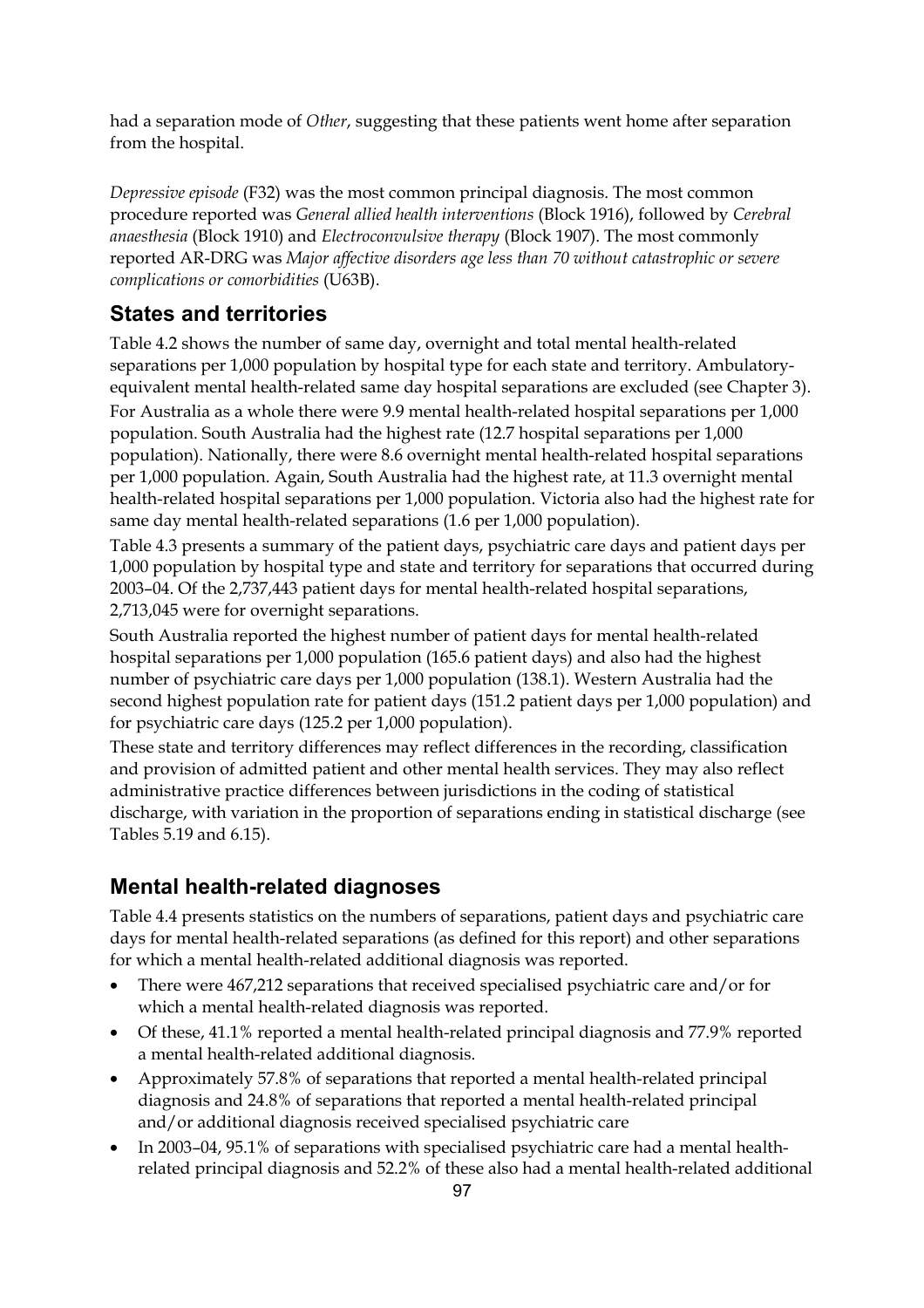diagnosis. The majority of those without a mental health-related principal diagnosis had a mental health-related additional diagnosis (76.2%) (statistics for these separations are presented in Chapter 5).

• There were 80,987 separations with a mental health-related principal diagnosis that did not receive specialised psychiatric care (statistics for these separations are presented in Chapter 6); 39.7% of these also reported a mental health-related additional diagnosis. Where the patient did not receive specialised psychiatric care and the principal diagnosis was not mental health-related, a mental health-related additional diagnosis was reported for 269,500 separations.

# **4.4 Residential care provided by governmentoperated residential mental health services**

In 2003–04 there were 1,919 separations for government-operated residential mental health services, compared with 1,653 separations in 2002–03. The increase in number of separations reflects the supply of separations data from South Australia which had not been supplied in previous years. Excluding the separations supplied by South Australia (148 separations), there was an increase of 7.1% in the number of residential mental health care separations for 2003–04 compared with 2002–03. Tasmania had the largest number of separations from residential care per 1,000 population (1.1). There were no separations reported for Queensland and the Northern Territory, as these jurisdictions do not have facilities reported as government-operated residential mental health care services.

No national data are available on the characteristics of residents of government-operated residential mental health services or on the length of time that residents spend in the facilities. However, data are expected to become available from the 2004–05 reference year.

# **4.5 Commonwealth State/Territory Disability Agreement-funded residential mental health care**

The disability support services data presented in this section were sourced from the CSTDA National Minimum Data Set collection. This data collection contains data on the characteristics of persons using a CSTDA-funded disability support service between 1 July 2003 and 30 June 2004 (see Section 3.5 or Appendix 1 for information on changes to this collection since 2003). Detailed data on the volume of residential services provided are not available.

The data presented here are for clients with a psychiatric disability who received CSTDAfunded residential accommodation support services. The psychiatric disability can be the service user's primary psychiatric disability or one of the service user's other significant disabilities. The term 'primary disability' refers to the disability category identified by the service user, carer or service as the disability most affecting the client's everyday life. A number of 'other significant' disabilities may be identified by the service user. The proportion of service users who have a psychiatric disability as their primary disability may vary by jurisdictions or client characteristics such as age group. It should be noted that Victorian data are reported to be significantly understated.

Figure 4.2 illustrates the profile of residential service users in terms of CSTDA NMDS data items. During 2003–04 there were 2,958 users of CSTDA-funded residential disability support services who had *Psychiatric disability* reported as either a primary or other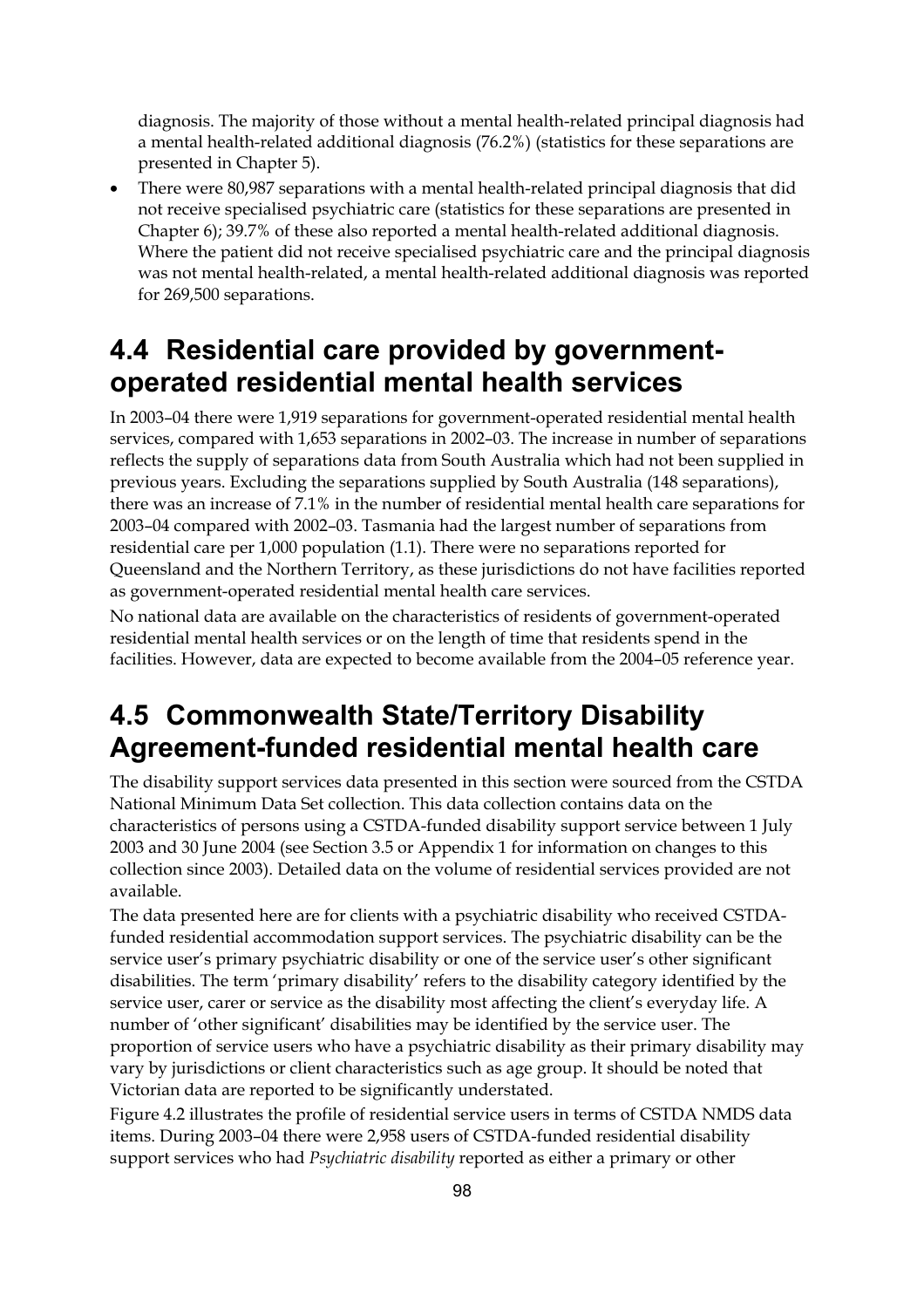significant disability. For residential services users with a psychiatric disability, the most common primary disability was *Intellectual disability* (76.2%), compared with 11.8% for *Psychiatric disability*. Of residential service users with a psychiatric disability, 57.5% were males and 53.1% were aged between 35 and 54 years. The largest number of residential service users with a primary or other psychiatric disability lived in New South Wales (36.2%).

The majority of residential service users were Australian born (90.7%), with a small proportion born in English-speaking countries other than Australia and in non-English speaking countries (6.4%). Aboriginal or Torres Strait Islander users accounted for 3.3% of total service users.

The main source of income for a majority of service users aged 16 years and over (95.2%) was *Disability support pension.* 

The most common type of residential service received was for *Group homes* (68.2%). The most commonly reported living arrangement was *Lives with others* (93.1%) and the most common accommodation type was *Domestic-scale supported living facility* (59.9%), followed by *Supported accommodation facility* (33.9%).

The location of clients receiving services was classified as *Major city*, *Inner regional*, *Outer regional*, *Remote*, *Very remote* or *Not reported* based on the client's postcode; 67.3% of services were received by residents in major cities.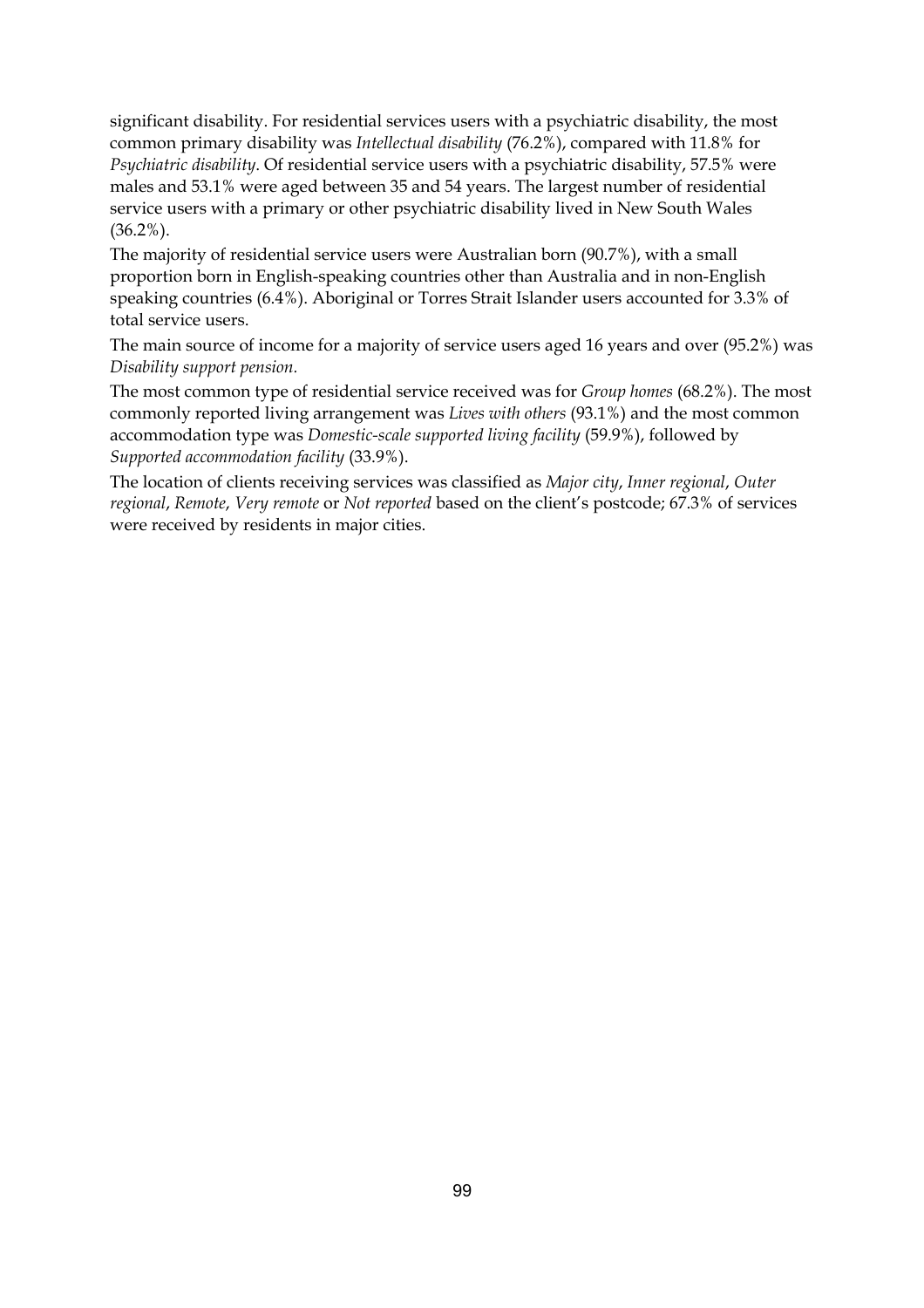

(a) Separations for which care type was reported as 'Newborn' with no qualified days and records for 'Hospital boarders' and 'Posthumous organ procurement' have been excluded.

(b) Mental health legal status was only reported for separations with specialised psychiatric care.

*Note:* ALOS—average length of stay; W—with; W/O—without; CC—complication or comorbidity; ECT—electroconvulsive therapy.

**Figure 4.1: Summary of data reported for mental health-related separations(a), all hospitals, Australia, 2003–04**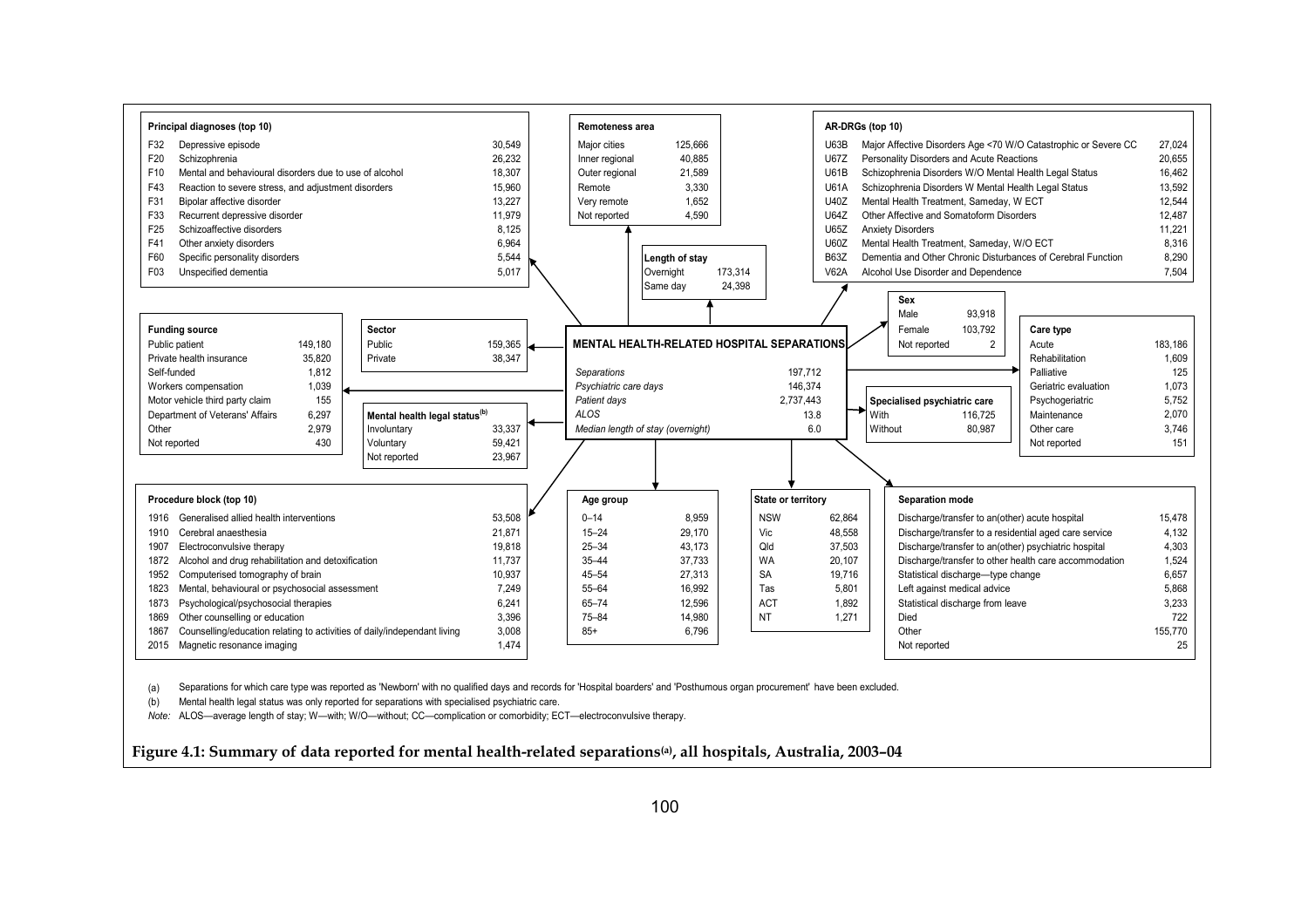#### **Table 4.1: Separation statistics for residential and admitted patient mental health care, Australia, 1999–00 to 2003–04**

|                                                                                         | 1999-00        | 2000-01        | 2001-02        | 2002-03                     |                 | 2003-04       |                    |
|-----------------------------------------------------------------------------------------|----------------|----------------|----------------|-----------------------------|-----------------|---------------|--------------------|
|                                                                                         |                |                |                |                             |                 | Average       | % of all           |
|                                                                                         |                |                |                |                             |                 | annual        | mental             |
|                                                                                         | <b>Number</b>  | Number         | Number         | Number                      | Number          | change<br>(%) | health-<br>related |
|                                                                                         |                |                |                | <b>Separations</b>          |                 |               |                    |
| Same day separations with specialised psychiatric care                                  |                |                |                |                             |                 |               |                    |
| Public acute hospitals                                                                  | 4,780          | 4,796          | 4,954          | 4,962                       | 5,749           | 4.7           | 2.9                |
| Public psychiatric hospitals                                                            | 534            | 1,178          | 631            | 648                         | 1,283           | 24.5          | 0.6                |
| Private hospitals<br>Total                                                              | 2,198<br>7,512 | 2,370<br>8,344 | 2,951<br>8,536 | 3,355<br>8,965              | 3,591<br>10,623 | 13.1<br>9.0   | 1.8<br>5.3         |
| Same day separations without specialised psychiatric care                               |                |                |                |                             |                 |               |                    |
| Public acute hospitals                                                                  | 7,232          | 8,593          | 11,090         | 11,946                      | 12,422          | 14.5          | 6.2                |
| Public psychiatric hospitals <sup>(D)</sup>                                             | 0              | 29             | 93             | 142                         | 21              | 280.7         | 0.0                |
| Private hospitals                                                                       | 884            | 634            | 664            | 142                         | 1,332           | 10.8          | 0.7                |
| Total                                                                                   | 8.116          | 9,256          | 11,847         | 12,230                      | 13,775          | 14.1          | 6.9                |
| All same day mental health-related separations                                          |                |                |                |                             |                 |               |                    |
| Public acute hospitals                                                                  | 12,012         | 13,389         | 16,044         | 16,908                      | 18,171          | 10.9          | 9.1                |
| Public psychiatric hospitals                                                            | 534            | 1,207          | 724            | 790                         | 1,304           | 25.0          | 0.7                |
| Private hospitals                                                                       | 3,082          | 3,004          | 3,615          | 4,196                       | 4,923           | 12.4          | 2.5                |
| Total same day separations                                                              | 15,628         | 17,600         | 20,383         | 21,894                      | 24,398          | 11.8          | 12.2               |
| Overnight separations with specialised psychiatric care                                 |                |                |                |                             |                 |               |                    |
| Public acute hospitals                                                                  | 63,635         | 63,279         | 66,937         | 68,866                      | 70,293          | 2.5           | 35.2               |
| Public psychiatric hospitals                                                            | 15,568         | 13,965         | 13,246         | 12,867                      | 12,905          | $-4.6$        | 6.5                |
| Public residential services                                                             | 1,545          | 1,515          | 1,559          | 1,653                       | 1,919           | 5.6           | 1.0                |
| Private hospitals                                                                       | 20,126         | 22,464         | 22,250         | 22,347                      | 22,904          | 3.3           | 11.5               |
| Total <sup>(c)</sup>                                                                    | 100,874        | 101,223        | 103,992        | 105,733                     | 108,021         | 1.7           | 54.1               |
| Overnight separations without specialised psychiatric care                              |                |                |                |                             |                 |               |                    |
| Public acute hospitals                                                                  | 53,036         | 54,402         | 52,665         | 54,661                      | 55,665          | 1.2           | 27.9               |
| Public psychiatric hospitals <sup>(b)</sup>                                             | 3              | 584            | 694            | 913                         | 1,027           | 330.1         | 0.5                |
| Private hospitals                                                                       | 13,474         | 12,297         | 10,868         | 10,621                      | 10,520          | $-6.0$        | 5.3                |
| Total <sup>(C)</sup>                                                                    | 66,513         | 67,283         | 64,227         | 66,195                      | 67,212          | 0.3           | 33.7               |
| All overnight mental health-related separations                                         |                |                |                |                             |                 |               |                    |
| Public acute hospitals                                                                  | 116,671        | 117,681        | 119,602        | 123,527                     | 125,958         | 1.9           | 63.1               |
| Public psychiatric hospitals                                                            | 15,571         | 14,549         | 13,940         | 13,780                      | 13,932          | $-2.7$        | 7.0                |
| Public residential services                                                             | 1,545          | 1,515          | 1,559          | 1,653                       | 1,919           | 5.6           | 1.0                |
| Private hospitals                                                                       | 33,600         | 34,761         | 33,118         | 32,968                      | 33,424          | $-0.1$        | 16.7               |
| Total overnight separations <sup>(c)</sup>                                              | 167,387        | 168,506        | 168,219        | 171,928                     | 175,233         | 1.2           | 87.8               |
| Separations with specialised psychiatric care                                           |                |                |                |                             |                 |               |                    |
| Public acute hospitals                                                                  | 68,415         | 68,075         | 71,891         | 73,828                      | 76,042          | 2.7           | 38.1               |
| Public psychiatric hospitals                                                            | 16,102         | 15,143         | 13,877         | 13,515                      | 14,188          | $-3.1$        | 7.1                |
| Public residential services                                                             | 1,545          | 1,515          | 1,559          | 1,653                       | 1,919           | 5.6           | 1.0                |
| Private hospitals                                                                       | 22,324         | 24,834         | 25,201         | 25,702                      | 26,495          | 4.4           | 13.3               |
| Total <sup>(C)</sup>                                                                    | 108,386        | 109,567        | 112,528        | 114,698                     | 118,644         | 2.3           | 59.4               |
| Separations without specialised psychiatric care                                        |                |                |                |                             |                 |               |                    |
| Public acute hospitals                                                                  | 60,268         | 62,995         | 63,755         | 66,607                      | 68,087          | 3.1           | 34.1               |
| Public psychiatric hospitals <sup>(D)</sup>                                             | 3              | 613            | 787            | 1,055                       | 1,048           | 332.3         | 0.5                |
| Private hospitals                                                                       | 14,358         | 12,931         | 11,532         | 10,763                      | 11,852          | $-4.7$        | 5.9                |
| Total <sup>(C)</sup>                                                                    | 74,629         | 76,539         | 76,074         | 78,425                      | 80,987          | 2.1           | 40.6               |
| Total mental health-related separations                                                 |                |                |                |                             |                 |               |                    |
| Public acute hospitals                                                                  | 128,683        | 131,070        | 135,646        | 140,435                     | 144,129         | 2.9           | 72.2               |
| Public psychiatric hospitals                                                            | 16,105         | 15,756         | 14,664         | 14,570                      | 15,236          | $-1.4$        | 7.6                |
| Public residential services                                                             | 1,545          | 1,515          | 1,559          | 1,653                       | 1,919           | 5.6           | 1.0                |
| Private hospitals                                                                       | 36,682         | 37,765         | 36,733         | 37,164                      | 38,347          | 1.1           | 19.2               |
| Total <sup>(c)</sup>                                                                    | 183,015        | 186,106        | 188,602        | 193,822                     | 199,631         | 2.2           | 100.0              |
| Patient days for overnight separations with specialised psychiatric care <sup>(d)</sup> |                |                |                | Patient days <sup>(a)</sup> |                 |               |                    |
| Public acute                                                                            | 927,332        | 964,695        | 1,016,394      | 1,052,562                   | 1,112,763       | 4.7           | 40.6               |
| Public psychiatric                                                                      | 1,153,859      | 706,900        | 1,005,287      | 905,491                     | 664,992         | $-12.9$       | 24.3               |
| Private                                                                                 | 341,265        | 398,454        | 425,281        | 417,141                     | 421,196         | 5.4           | 15.4               |
| Total <sup>(c)</sup>                                                                    | 2,422,456      | 2,070,049      | 2,446,962      | 2,375,194                   | 2,198,951       | $-2.4$        | 80.3               |
| Patient days for overnight separations without specialised psychiatric care             |                |                |                |                             |                 |               |                    |
| Public acute                                                                            | 470,616        | 452,710        | 469,497        | 415,369                     | 386,920         | $-4.8$        | 14.1               |
| Public psychiatric <sup>(b)</sup>                                                       | 12             | 3,075          | 4,767          | 9,616                       | 8,320           | 413.1         | 0.3                |
| Private                                                                                 | 181,943        | 142,827        | 133,357        | 124,597                     | 118,854         | $-10.1$       | 4.3                |
| Total <sup>(c)</sup>                                                                    | 652,571        | 598,612        | 607,621        | 549,582                     | 514,094         | $-5.8$        | 18.8               |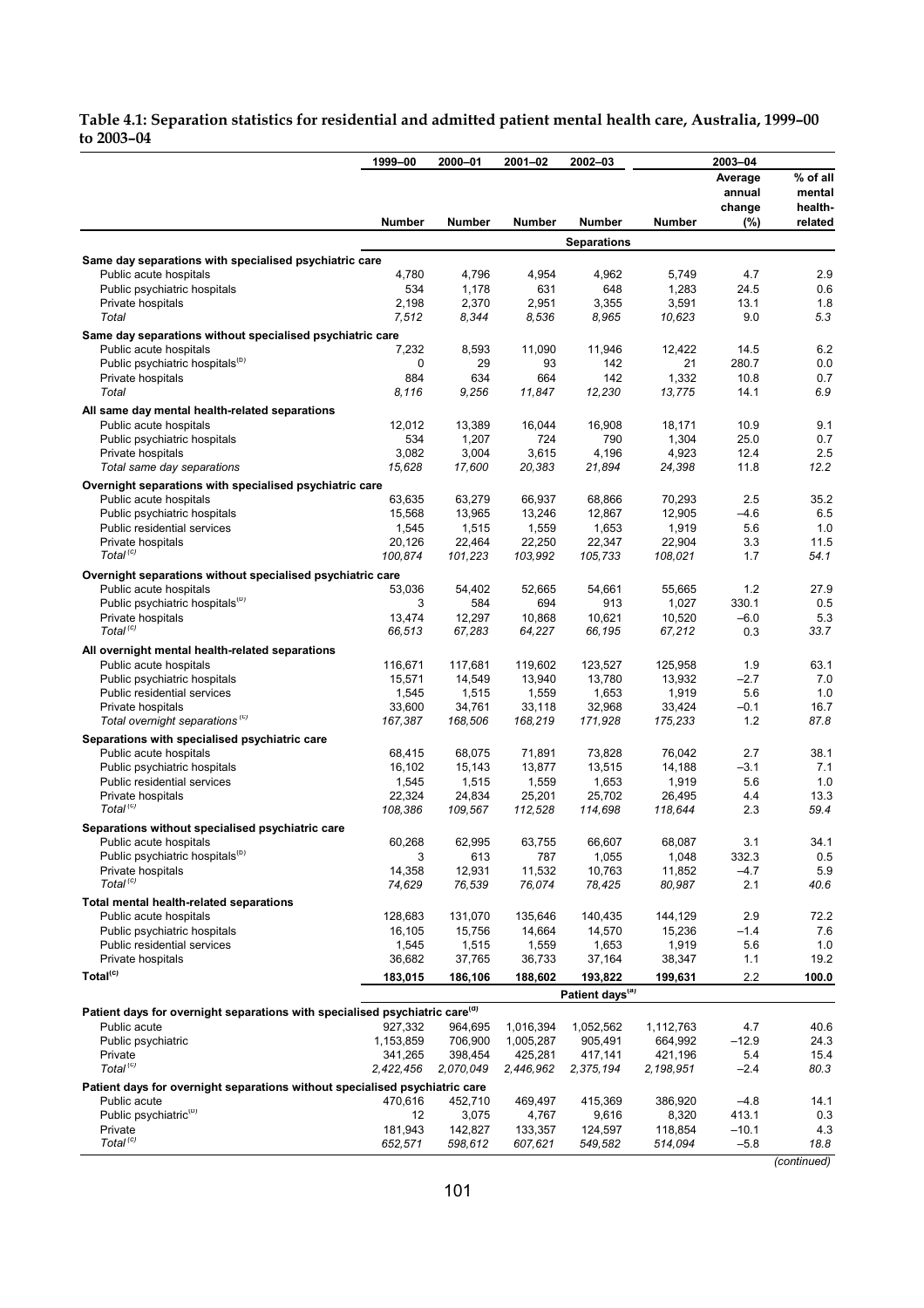#### **Table 4.1 (continued): Separation statistics for residential and admitted patient mental health care, Australia, 1999–00 to 2003–04**

|                                                                                                      | 1999-00              | 2000-01              | 2001-02              | 2002-03                                 |                      | 2003-04       |                                   |
|------------------------------------------------------------------------------------------------------|----------------------|----------------------|----------------------|-----------------------------------------|----------------------|---------------|-----------------------------------|
|                                                                                                      |                      |                      |                      |                                         |                      | Average       | % of all                          |
|                                                                                                      |                      |                      |                      |                                         |                      | annual        | mental                            |
|                                                                                                      | Number               | Number               | Number               | Number                                  | Number               | change<br>(%) | health-<br>related                |
| Patient days for all overnight mental health-related separations                                     |                      |                      |                      |                                         |                      |               |                                   |
| Public acute hospitals                                                                               | 1,397,948            | 1,417,405            | 1,485,891            | 1,467,931                               | 1,499,683            | 1.8           | 54.8                              |
| Public psychiatric hospitals                                                                         | 1,153,871            | 709,975              | 1,010,054            | 915,107                                 | 673,312              | $-12.6$       | 24.6                              |
| Private hospitals<br>Total overnight patient days (c)                                                | 523,208<br>3,075,027 | 541,281<br>2,668,661 | 558,638<br>3,054,583 | 541,738<br>2,924,776                    | 540,050<br>2,713,045 | 0.8<br>$-3.1$ | 19.7<br>99.1                      |
|                                                                                                      |                      |                      |                      |                                         |                      |               |                                   |
| Total patient days for all mental health-related separations<br>Public acute hospitals               | 1,409,960            | 1,430,794            | 1,501,935            | 1,484,839                               | 1,517,854            | 1.9           | 55.4                              |
| Public psychiatric hospitals                                                                         | 1,154,405            | 711,182              | 1,010,778            | 915,897                                 | 674,616              | $-12.6$       | 24.6                              |
| Private hospitals                                                                                    | 526,290              | 544,285              | 562,253              | 545,934                                 | 544,973              | 0.9           | 19.9                              |
| Total <sup>(c)(f)</sup>                                                                              | 3,090,655            | 2,686,261            | 3,074,966            | 2,946,670                               | 2,737,443            | $-3.0$        | 100.0                             |
|                                                                                                      |                      |                      |                      |                                         |                      |               |                                   |
|                                                                                                      |                      |                      |                      | Psychiatric care days <sup>(e)(f)</sup> |                      |               |                                   |
| <b>Overnight separations</b>                                                                         |                      |                      |                      |                                         |                      |               |                                   |
| Public acute hospitals                                                                               | 912,599              | 945,134              | 998,773              | 1,036,121                               | 1,093,697            | 4.6           | 40.0                              |
| Public psychiatric hospitals                                                                         | 1,117,453            | 706,146              | 988,918              | 886,711                                 | 662,258              | $-12.3$       | 24.2                              |
| Private hospitals<br>Total overnight psychiatric care days <sup>(c)</sup>                            | 338,203<br>2,368,255 | 395,879<br>2,047,159 | 425,281<br>2,412,972 | 414,205<br>2,337,037                    | 419,916<br>2,175,871 | 5.6<br>$-2.1$ | 15.3<br>79.5                      |
| Total psychiatric care days for all mental health-related separations                                |                      |                      |                      |                                         |                      |               |                                   |
| Public acute hospitals                                                                               | 917,379              | 949,930              | 1,003,727            | 1,041,083                               | 1,099,446            | 4.6           | 40.2                              |
| Public psychiatric hospitals                                                                         | 1,117,987            | 707,324              | 989.549              | 887,359                                 | 663,541              | $-12.2$       | 24.2                              |
| Private hospitals                                                                                    | 340,401              | 398,249              | 428,232              | 417,560                                 | 423,507              | 5.6           | 15.5                              |
| Total <sup>(c)(f)</sup>                                                                              | 2,375,767            | 2,055,503            | 2,421,508            | 2,346,002                               | 2,186,494            | $-2.1$        | 79.9                              |
|                                                                                                      |                      |                      |                      | Average length of stay <sup>(a)</sup>   |                      |               |                                   |
|                                                                                                      |                      |                      |                      |                                         |                      |               |                                   |
| Average length of stay for all overnight mental health-related separations<br>Public acute hospitals | 12.0                 | 12.0                 | 12.4                 | 11.9                                    | 11.9                 | $-0.2$        |                                   |
| Public psychiatric hospitals                                                                         | 74.1                 | 48.8                 | 72.5                 | 66.4                                    | 48.3                 | $-10.1$       | $\ddot{\phantom{0}}$<br>$\ddotsc$ |
| Private hospitals                                                                                    | 15.6                 | 15.6                 | 17.0                 | 16.4                                    | 16.2                 | 0.9           | $\ddotsc$                         |
| Total <sup>(c)</sup>                                                                                 | 18.5                 | 16.0                 | 18.3                 | 17.2                                    | 15.7                 | $-4.1$        | $\ddotsc$                         |
| Average length of stay for selected separations <sup>(9)</sup>                                       |                      |                      |                      |                                         |                      |               |                                   |
| Public acute hospitals                                                                               | 10.0                 | 10.0                 | 10.1                 | 10.2                                    | 10.1                 | 0.4           |                                   |
| Public psychiatric hospitals                                                                         | 36.0                 | 28.4                 | 44.0                 | 27.2                                    | 25.4                 | $-8.3$        | $\ddotsc$                         |
| Private hospitals                                                                                    | 14.3                 | 15.1                 | 16.0                 | 16.3                                    | 16.0                 | 2.9           | $\ddotsc$                         |
| Total <sup>(c)</sup>                                                                                 | 12.6                 | 12.4                 | 13.5                 | 12.6                                    | 12.4                 | -0.5          | $\ddotsc$                         |
| Average length of stay for all mental health-related separations                                     |                      |                      |                      |                                         |                      |               |                                   |
| Public acute hospitals                                                                               | 11.0                 | 10.9                 | 11.1                 | 10.6                                    | 10.5                 | $-1.0$        |                                   |
| Public psychiatric hospitals                                                                         | 71.7                 | 45.1                 | 68.9                 | 62.9                                    | 44.3                 | $-11.3$       | $\ddotsc$                         |
| Private hospitals                                                                                    | 14.3                 | 14.4                 | 15.4                 | 14.7                                    | 14.2                 | $-0.2$        | $\ddotsc$                         |
| Total <sup>(c)</sup>                                                                                 | 17.0                 | 14.6                 | 16.5                 | 15.3                                    | 13.8                 | $-5.0$        | $\ddot{\phantom{1}}$ .            |
|                                                                                                      |                      |                      |                      | Median length of stay <sup>(a)</sup>    |                      |               |                                   |
| Median length of stay for all overnight mental health-related separations                            |                      |                      |                      |                                         |                      |               |                                   |
| Public acute hospitals                                                                               | 5                    | 5                    | 5                    | 5                                       | 5                    | 0.0           |                                   |
| Public psychiatric hospitals                                                                         | 10                   | 8                    | 10                   | 10                                      | 9                    | $-2.6$        | $\ddotsc$                         |
| Private hospitals<br>Total <sup>(c)</sup>                                                            | 9<br>6               | $10$<br>6            | 12<br>6              | 12<br>6                                 | 11<br>6              | 5.1<br>0.0    | $\cdot$ .                         |
| Median length of stay for selected separations <sup>(g)</sup>                                        |                      |                      |                      |                                         |                      |               | $\ddotsc$                         |
| Public acute hospitals                                                                               | 5                    | 5                    | 5                    | 5                                       | 5                    | 0.0           |                                   |
| Public psychiatric hospitals                                                                         | 9                    | 8                    | 9                    | 9                                       | 8                    | $-2.9$        | $\ddotsc$<br>$\ddot{\phantom{0}}$ |
| Private hospitals                                                                                    | 9                    | 10                   | 12                   | 12                                      | 11                   | 5.1           |                                   |
| Total <sup>(c)</sup>                                                                                 | 6                    | 6                    | 6                    | 6                                       | 6                    | 0.0           | . .                               |
| Median length of stay for all mental health-related separations                                      |                      |                      |                      |                                         |                      |               |                                   |
| Public acute hospitals                                                                               | 4                    | 4                    | 4                    | 4                                       | 4                    | 0.0           |                                   |
| Public psychiatric hospitals                                                                         | 9                    | 7                    | 8                    | 9                                       | 8                    | $-2.9$        |                                   |
| Private hospitals                                                                                    | 8                    | 9                    | 10                   | 10                                      | 9                    | 3.0           |                                   |
| Total <sup>(c)</sup>                                                                                 | 5                    | 5                    | 5                    | 5                                       | 5                    | 0.0           | $\cdot$ .                         |

(a) Counts of patient days, average length of stay and median length of stay are presented for admitted patient mental health-related separations only.<br>(b) Separations without specialised mental health care reported by p

psychiatric hospitals.

(c) In Tasmania some long-stay patients in public psychiatric hospitals were integrated into community mental health care services during 2000–01 and 2001–02.<br>Consequently the number of separations and lengths of stay for

(d) The number of patient days for separations with at least some specialised psychiatric care. This figure will not necessarily be equivalent to a count of psychiatric care

days as some separations will include days of specialised psychiatric care and days of other care. (e) Psychiatric care days are presented as a proportion of all mental health-related patient days.

(f) Statistical discharge and re-admission of long-stay patients in public psychiatric hospitals in Queensland has resulted in inflated numbers of patient days and psychiatric care days for 1999–00 and reduced patient days and psychiatric care days for 2000–01.

(g) Excludes separations for patients who transferred from one hospital to another, changed care type during their hospital stay, died in hospital or left against medical advice or were transferred to a residential aged care facility. Also excludes any separations that began with a transfer from another hospital or a change of care type. Not applicable.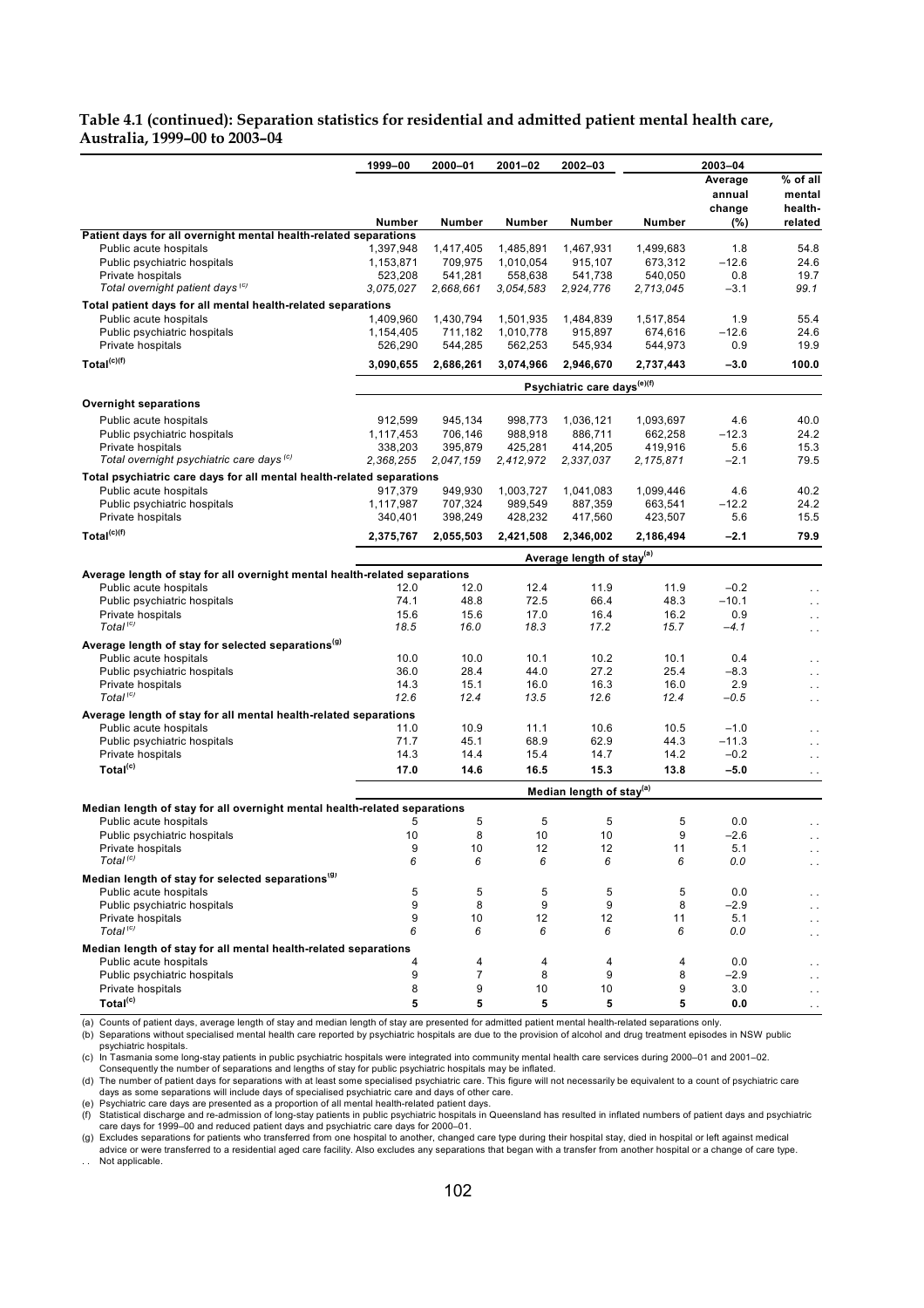**Table 4.2: Summary of separations(a) for residential and admitted patient mental health care, states and territories(b), 2003–04** 

|                                                             | <b>NSW</b>  | $Vic^{(c)}$ | Qld            | <b>WA</b>   | SA                   | Tas            | <b>ACT</b>    | <b>NT</b>     | <b>Total</b> |
|-------------------------------------------------------------|-------------|-------------|----------------|-------------|----------------------|----------------|---------------|---------------|--------------|
|                                                             |             |             |                |             | Same day separations |                |               |               |              |
| Same day separations with specialised psychiatric care      |             |             |                |             |                      |                |               |               |              |
| Public acute hospitals                                      | 1,243       | 518         | 2,530          | 209         | 729                  | 487            | 9             | 24            | 5,749        |
| Public psychiatric hospitals                                | 1,014       | -1          | 2              | 17          | 245                  | $\overline{4}$ | $\ddotsc$     | $\sim$ $\sim$ | 1,283        |
| Public hospitals                                            | 2,257       | 519         | 2.532          | 226         | 974                  | 491            | 9             | 24            | 7,032        |
| Private hospitals                                           | 794         | 1,047       | 1,124          | 322         | 304                  | n.p.           | n.p.          | n.p.          | 3,591        |
| All hospitals                                               | 3,051       | 1,566       | 3,656          | 548         | 1,278                | n.p.           | n.p.          | n.p.          | 10,623       |
| Same day separations without specialised psychiatric care   |             |             |                |             |                      |                |               |               |              |
| Public acute hospitals                                      | 3,261       | 6,353       | 855            | 750         | 960                  | 107            | 67            | 69            | 12,422       |
| Public psychiatric hospitals                                | 21          | 0           | $\Omega$       | 0           | $\Omega$             | $\mathbf 0$    | $\sim$ $\sim$ | $\sim$ $\sim$ | 21           |
| Public hospitals                                            | 3,282       | 6,353       | 855            | 750         | 960                  | 107            | 67            | 69            | 12,443       |
| Private hospitals                                           | 318         | 163         | 48             | 682         | 27                   | n.p.           | n.p.          | n.p.          | 1,332        |
| All hospitals                                               | 3,600       | 6,516       | 903            | 1,432       | 987                  | n.p.           | n.p.          | n.p.          | 13,775       |
| All mental health-related same day separations              |             |             |                |             |                      |                |               |               |              |
| Public acute hospitals                                      | 4,504       | 6,871       | 3,385          | 959         | 1,689                | 594            | 76            | 93            | 18,171       |
| Public psychiatric hospitals                                | 1,035       | 1           | $\overline{2}$ | 17          | 245                  | $\overline{4}$ | $\sim$ $\sim$ | $\sim$ $\sim$ | 1,304        |
| Public hospitals                                            | 5,539       | 6,872       | 3,387          | 976         | 1,934                | 598            | 76            | 93            | 19,475       |
| Private hospitals                                           | 1,112       | 1,210       | 1,172          | 1,004       | 331                  | n.p.           | n.p.          | n.p.          | 4,923        |
| All hospitals                                               | 6,651       | 8.082       | 4,559          | 1,980       | 2,265                | n.p.           | n.p.          | n.p.          | 24,398       |
| % of same day separations with specialised psychiatric care |             |             |                |             |                      |                |               |               |              |
| Public acute hospitals                                      | 27.6        | 7.5         | 74.7           | 21.8        | 43.2                 | 82.0           | 11.8          | 25.8          | 31.6         |
| Public psychiatric hospitals                                | 98.0        | 100.0       | 100.0          | 100.0       | 100.0                | 100.0          | $\sim$ $\sim$ | $\sim$ $\sim$ | 98.4         |
| Public hospitals                                            | 40.7        | 7.6         | 74.8           | 23.2        | 50.4                 | 82.1           | 11.8          | 25.8          | 36.1         |
| Private hospitals                                           | 71.4        | 86.5        | 95.9           | 32.1        | 91.8                 | n.p.           | n.p.          | n.p.          | 72.9         |
| All hospitals                                               | 45.9        | 19.4        | 80.2           | 27.7        | 56.4                 | n.p.           | n.p.          | n.p.          | 43.5         |
| Same day separations per 1,000 population <sup>(d)</sup>    |             |             |                |             |                      |                |               |               |              |
| Public acute hospitals                                      | 0.7         | 1.4         | 0.9            | 0.5         | 1.1                  | 1.2            | 0.2           | 0.4           | 0.9          |
| Public psychiatric hospitals                                | 0.2         | 0.0         | 0.0            | 0.0         | 0.1                  | 0.0            | $\sim$ $\sim$ | $\sim$ $\sim$ | 0.1          |
| Public hospitals                                            | 0.8         | 1.4         | 0.9            | 0.5         | 1.2                  | 1.2            | 0.2           | 0.4           | 1.0          |
| Private hospitals                                           | 0.2         | 0.2         | 0.3            | 0.5         | 0.2                  | n.p.           | n.p.          | n.p.          | 0.2          |
| All hospitals                                               | 1.0         | 1.6         | 1.2            | 1.0         | 1.4                  | n.p.           | n.p.          | n.p.          | 1.2          |
| 95% confidence interval                                     | $0.9 - 1.0$ | $1.5 - 1.6$ | $1.1 - 1.2$    | $0.9 - 1.0$ | $1.4 - 1.5$          | $1.3 - 1.4$    | $0.2 - 0.3$   | $0.3 - 0.5$   | $1.2 - 1.2$  |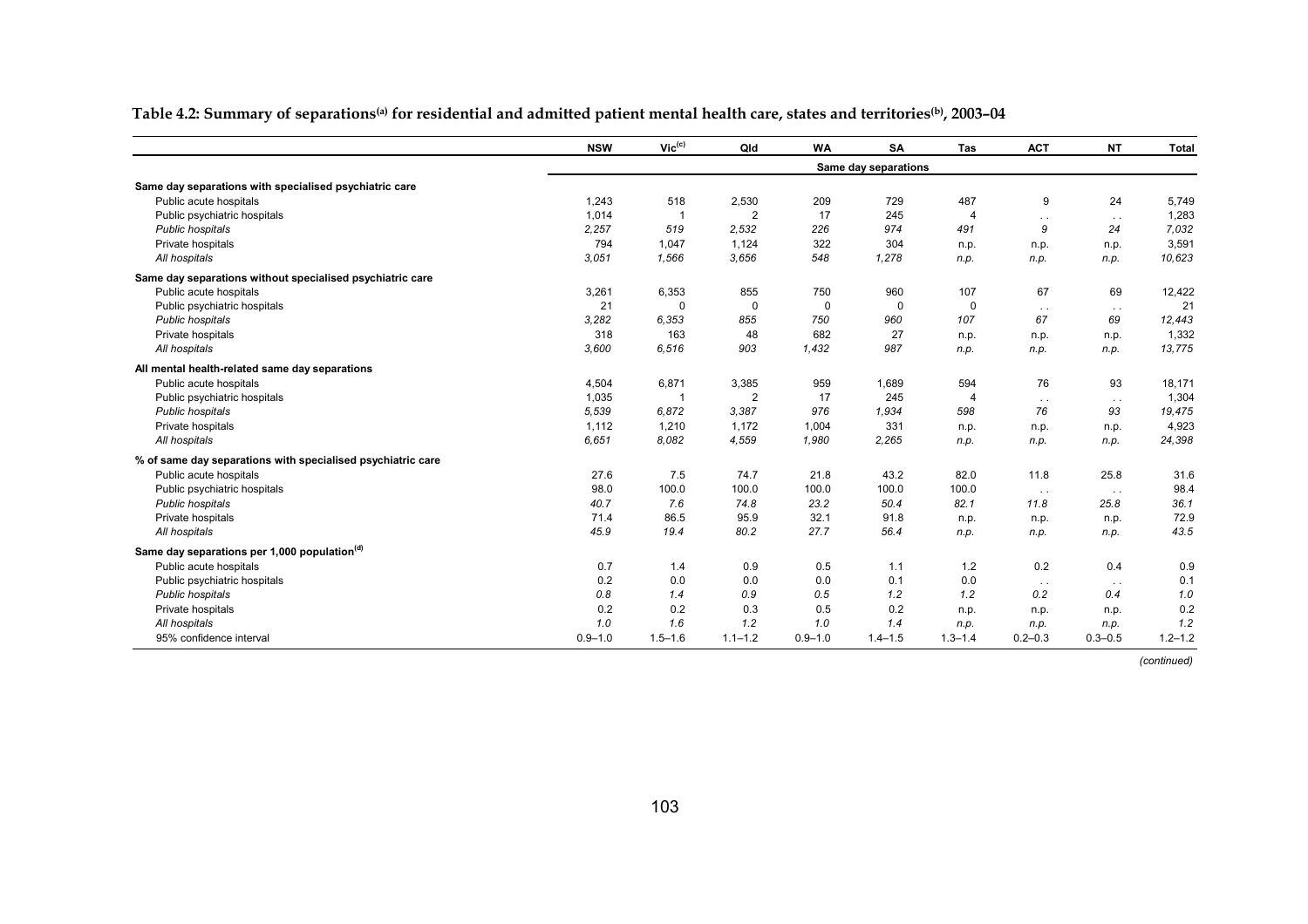|                                                                             | <b>NSW</b> | $Vic^{(c)}$ | Qld       | <b>WA</b> | <b>SA</b>                    | Tas      | <b>ACT</b>    | <b>NT</b>     | <b>Total</b> |
|-----------------------------------------------------------------------------|------------|-------------|-----------|-----------|------------------------------|----------|---------------|---------------|--------------|
|                                                                             |            |             |           |           | <b>Overnight separations</b> |          |               |               |              |
| Overnight separations with specialised psychiatric care                     |            |             |           |           |                              |          |               |               |              |
| Public acute hospitals                                                      | 18,839     | 17.262      | 17,448    | 6.725     | 5.704                        | 2,286    | 1.127         | 902           | 70,293       |
| Public psychiatric hospitals                                                | 8,007      | 411         | 404       | 1,574     | 2,307                        | 202      | $\sim$ $\sim$ | $\sim$ $\sim$ | 12,905       |
| Private hospitals                                                           | 6,173      | 5,858       | 5,414     | 3,054     | 1,656                        | n.p.     | n.p.          | n.p.          | 22,904       |
| All hospitals                                                               | 33,019     | 23,531      | 23,266    | 11,353    | 9.667                        | n.p.     | n.p.          | n.p.          | 106,102      |
| Government-operated residential mental health services                      | 236        | 754         | $\ddotsc$ | 214       | 148                          | 527      | 40            | $\sim$ $\sim$ | 1,919        |
| Public hospitals and government-operated residential mental health services | 27,082     | 18,427      | 17,852    | 8,513     | 8,159                        | 3,015    | 1,167         | 902           | 85,117       |
| All hospitals and government-operated residential mental health services    | 33,255     | 24,285      | 23,266    | 11,567    | 9,815                        | n.p.     | n.p.          | n.p.          | 108,021      |
| Overnight separations without specialised psychiatric care                  |            |             |           |           |                              |          |               |               |              |
| Public acute hospitals                                                      | 19.996     | 14,133      | 7,228     | 5,549     | 6,989                        | 1,244    | 274           | 252           | 55,665       |
| Public psychiatric hospitals                                                | 1.027      | $\Omega$    | $\Omega$  | $\Omega$  | $\Omega$                     | $\Omega$ | $\sim$ $\sim$ | $\sim$ $\sim$ | 1,027        |
| Public hospitals                                                            | 21.023     | 14.133      | 7.228     | 5.549     | 6.989                        | 1.244    | 274           | 252           | 56.692       |
| Private hospitals                                                           | 2,171      | 2,812       | 2,450     | 1,225     | 795                          | n.p.     | n.p.          | n.p.          | 10,520       |
| All hospitals                                                               | 23,194     | 16,945      | 9.678     | 6.774     | 7.784                        | n.p.     | n.p.          | n.p.          | 67.212       |
| All mental health-related overnight separations                             |            |             |           |           |                              |          |               |               |              |
| Public acute hospitals                                                      | 38,835     | 31,395      | 24,676    | 12,274    | 12,693                       | 3,530    | 1,401         | 1,154         | 125,958      |
| Public psychiatric hospitals                                                | 9,034      | 411         | 404       | 1,574     | 2,307                        | 202      | $\sim$ $\sim$ | $\sim$ $\sim$ | 13,932       |
| Private hospitals                                                           | 8,344      | 8,670       | 7.864     | 4,279     | 2,451                        | n.p.     | n.p.          | n.p.          | 33,424       |
| All hospitals                                                               | 56,213     | 40,476      | 32,944    | 18,127    | 17,451                       | n.p.     | n.p.          | n.p.          | 173,314      |
| Government-operated residential mental health services                      | 236        | 754         | $\sim$ .  | 214       | 148                          | 527      | 40            | $\sim$ $\sim$ | 1,919        |
| Public hospitals and government-operated residential mental health services | 48.105     | 32,560      | 25,080    | 14,062    | 15,148                       | 4,259    | 1,441         | 1,154         | 141,809      |
| All hospitals and government-operated residential mental health services    | 56,449     | 41,230      | 32,944    | 18,341    | 17,599                       | n.p.     | n.p.          | n.p.          | 175,233      |
| % of overnight separations with specialised psychiatric care                |            |             |           |           |                              |          |               |               |              |
| Public acute hospitals                                                      | 48.5       | 55.0        | 70.7      | 54.8      | 44.9                         | 64.8     | 80.4          | 78.2          | 55.8         |
| Public psychiatric hospitals                                                | 88.6       | 100.0       | 100.0     | 100.0     | 100.0                        | 100.0    | $\sim$ $\sim$ | $\sim$ $\sim$ | 92.6         |
| Private hospitals                                                           | 74.0       | 67.6        | 68.8      | 71.4      | 67.6                         | n.p.     | n.p.          | n.p.          | 68.5         |
| All hospitals                                                               | 58.7       | 58.1        | 70.6      | 62.6      | 55.4                         | n.p.     | n.p.          | n.p.          | 61.2         |
| Government-operated residential mental health services                      | 100.0      | 100.0       | $\cdots$  | 100.0     | 100.0                        | 100.0    | 100.0         | $\sim$ $\sim$ | 100.0        |
| Public hospitals and government-operated residential mental health services | 56.3       | 56.6        | 71.2      | 60.5      | 53.9                         | 70.8     | 81.0          | 78.2          | 60.0         |
| All hospitals and government-operated residential mental health services    | 58.9       | 58.9        | 70.6      | 63.1      | 55.8                         | n.p.     | n.p.          | n.p.          | 61.6         |

Table 4.2 (continued): Summary of separations<sup>(a)</sup> for residential and admitted patient mental health care, states and territories<sup>(b)</sup>, 2003-04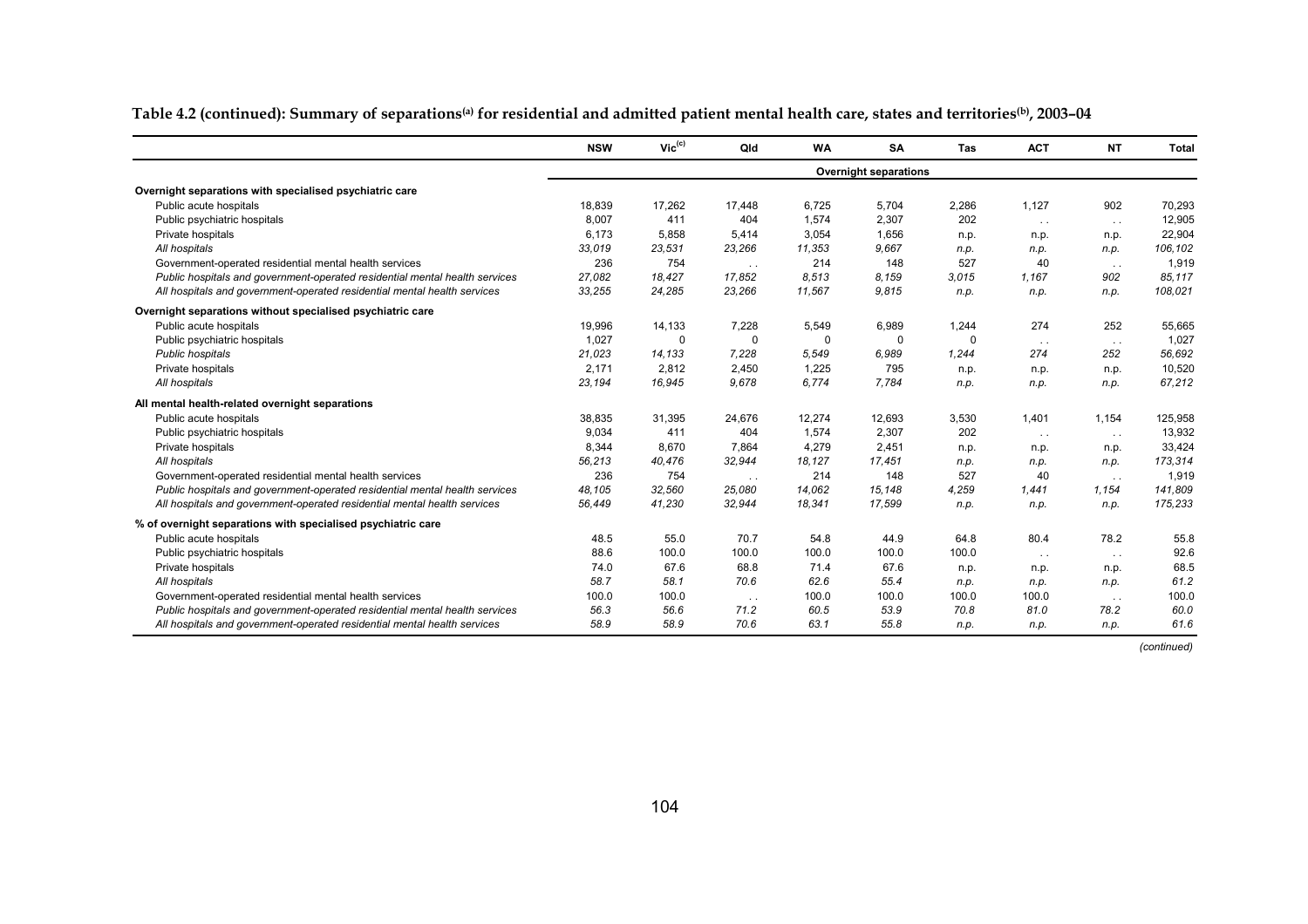|                                                                                   | <b>NSW</b>  | $Vic^{(c)}$ | Qld             | <b>WA</b>      | SA                       | Tas           | <b>ACT</b>    | <b>NT</b>     | <b>Total</b>     |
|-----------------------------------------------------------------------------------|-------------|-------------|-----------------|----------------|--------------------------|---------------|---------------|---------------|------------------|
| Overnight separations per 1,000 population <sup>(d)</sup>                         |             |             |                 |                |                          |               |               |               |                  |
| Public acute hospitals                                                            | 5.8         | 6.3         | 6.5             | 6.3            | 8.2                      | 7.7           | 4.2           | 5.9           | 6.3              |
| Public psychiatric hospitals                                                      | 1.4         | 0.1         | 0.1             | 0.8            | 1.5                      | 0.4           | $\sim$ $\sim$ | $\sim$ $\sim$ | 0.7              |
| Public hospitals                                                                  | 7.1         | 6.4         | 6.6             | 7.1            | 9.8                      | 8.1           | 4.2           | 5.9           | 7.0              |
| Private hospitals                                                                 | 1.2         | 1.7         | 2.0             | 2.2            | 1.5                      | n.p.          | n.p.          | n.p.          | 1.7              |
| All hospitals                                                                     | 8.3         | 8.1         | 8.6             | 9.3            | 11.3                     | n.p.          | n.p.          | n.p.          | 8.6              |
| 95% confidence interval                                                           | $8.3 - 8.4$ | $8.0 - 8.2$ | $8.5 - 8.7$     | $9.1 - 9.4$    | $11.1 - 11.5$            | $10.7 - 11.3$ | $5.3 - 5.8$   | $5.7 - 6.4$   | $8.6 - 8.7$      |
| Government-operated residential mental health services                            | 0.0         | 0.2         | $\sim$ $\sim$   | 0.1            | 0.1                      | 1.1           | 0.1           | $\sim$ $\sim$ | 0.1              |
| Public hospitals and government-operated residential mental health services       | 7.2         | 6.5         | 6.6             | 7.2            | 9.9                      | 9.2           | 4.4           | 5.9           | 7.1              |
| All hospitals and government-operated residential mental health services          | 8.4         | 8.3         | 8.6             | 9.4            | 11.4                     | n.p.          | n.p.          | n.p.          | 8.7              |
|                                                                                   |             |             |                 |                | <b>Total separations</b> |               |               |               |                  |
| Separations with specialised psychiatric care                                     |             |             |                 |                |                          |               |               |               |                  |
| Public acute hospitals                                                            | 20,082      | 17,780      | 19,978          | 6.934          | 6,433                    | 2,773         | 1,136         | 926           | 76,042           |
| Public psychiatric hospitals                                                      | 9,021       | 412         | 406             | 1,591          | 2,552                    | 206           | $\sim$ $\sim$ | $\sim$ $\sim$ | 14,188           |
| Private hospitals                                                                 | 6,967       | 6,905       | 6,538           | 3,376          | 1,960                    | n.p.          | n.p.          | n.p.          | 26,495           |
| All hospitals                                                                     | 36,070      | 25,097      | 26,922          | 11,901         | 10,945                   | n.p.          | n.p.          | n.p.          | 116,725          |
| Government-operated residential mental health services                            | 236         | 754         | $\sim$ $\sim$   | 214            | 148                      | 527           | 40            | $\sim$ $\sim$ | 1,919            |
| Public hospitals and government-operated residential mental health services       | 29,339      | 18,946      | 20,384          | 8.739          | 9.133                    | 3.506         | 1.176         | 926           | 92,149           |
| All hospitals and government-operated residential mental health services          | 36,306      | 25,851      | 26,922          | 12,115         | 11,093                   | n.p.          | n.p.          | n.p.          | 118,644          |
| Separations with specialised psychiatric care per 1,000 population <sup>(d)</sup> |             |             |                 |                |                          |               |               |               |                  |
| Public acute hospitals                                                            | 3.0         | 3.6         | 5.2             | 3.5            | 4.2                      | 6.0           | 3.4           | 4.4           | 3.8              |
| Public psychiatric hospitals                                                      | 1.4         | 0.1         | 0.1             | 0.8            | 1.7                      | 0.4           | $\sim$ $\sim$ | $\sim$ $\sim$ | 0.7              |
| Public hospitals                                                                  | 4.4         | 3.6         | 5.3             | 4.4            | 5.9                      | 6.4           | 3.4           | 4.4           | 4.5              |
| Private hospitals                                                                 | 1.0         | 1.4         | 1.7             | 1.7            | 1.2                      | n.p.          | n.p.          | n.p.          | 1.3              |
| All hospitals                                                                     | 5.4         | 5.0         | 7.0             | 6.1            | 7.1                      | n.p.          | n.p.          | n.p.          | 5.8              |
| 95% confidence interval                                                           | $5.3 - 5.5$ | $5 - 5.1$   | $6.9 - 7.1$     | $6.0 - 6.2$    | $7.0 - 7.3$              | $6.9 - 7.4$   | $4.3 - 4.7$   | $4.1 - 4.7$   | $5.8 - 5.9$      |
| Government-operated residential mental health services                            | 0.0         | 0.2         | $\sim$ $\sim$   | 0.1            | 0.1                      | 1.1           | 0.1           | $\sim$ $\sim$ | 0.1              |
| Public hospitals and government-operated residential mental health services       | 4.4         | 3.8         | 5.3             | 4.5            | 6.0                      | 7.5           | 3.5           | 4.4           | 4.6              |
| All hospitals and government-operated residential mental health services          | 5.4         | 5.2         | 7.0             | 6.2            | 7.2                      | n.p.          | n.p.          | n.p.          | 5.9              |
| Separations without specialised psychiatric care                                  |             |             |                 |                |                          |               |               |               |                  |
| Public hospitals                                                                  | 24,305      | 20,486      | 8.083           | 6,299          | 7.949                    | 1.351         | 341           | 321           | 69,135           |
| Private hospitals                                                                 | 2.489       | 2,975       | 2.498<br>10.581 | 1,907<br>8.206 | 822<br>8.771             | n.p.          | n.p.          | n.p.          | 11,852<br>80.987 |
| All hospitals                                                                     | 26.794      | 23,461      |                 |                |                          | n.p.          | n.p.          | n.p.          |                  |

Table 4.2 (continued): Summary of separations<sup>(a)</sup> for residential and admitted patient mental health care, states and territories<sup>(b)</sup>, 2003-04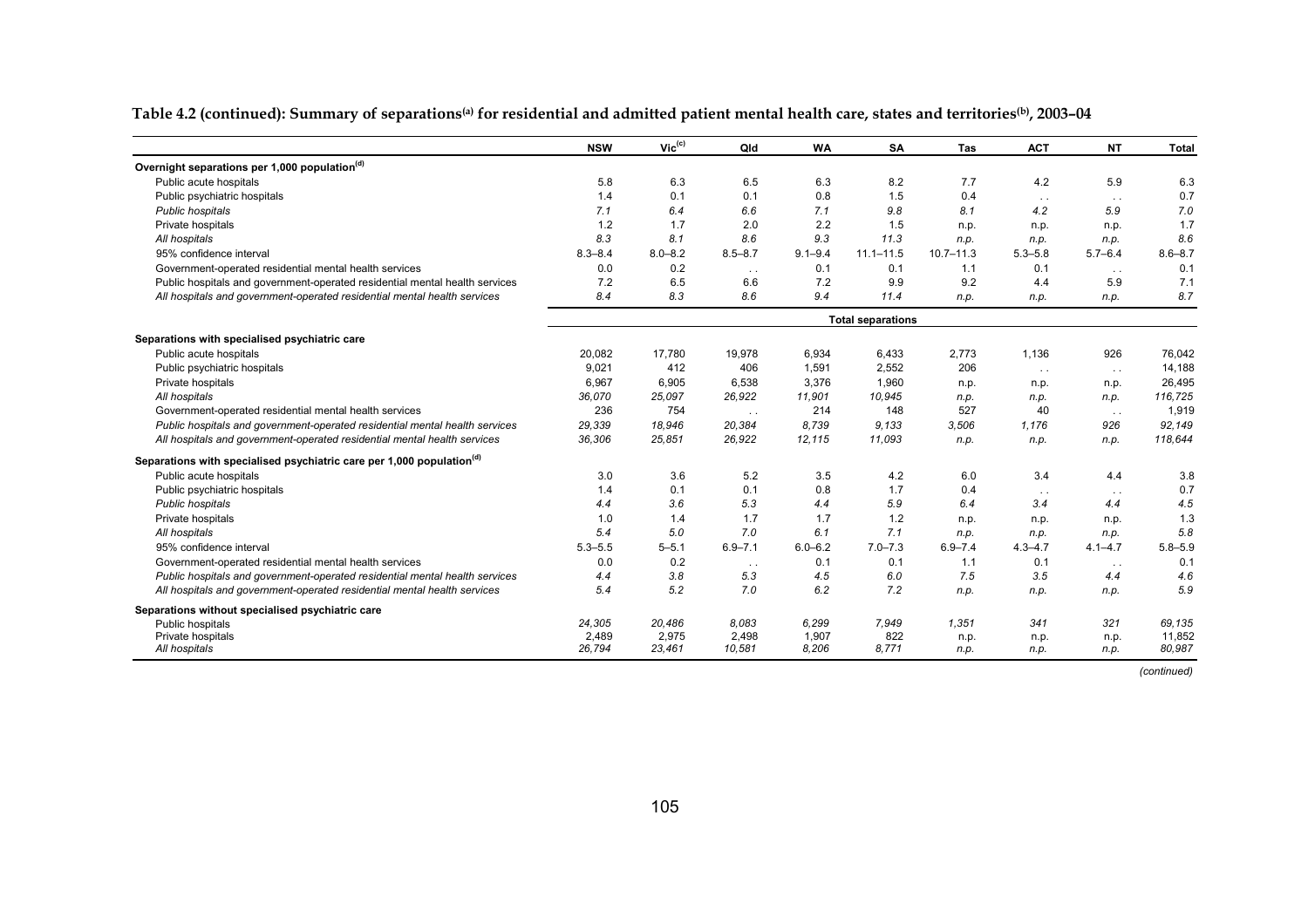**Table 4.2 (continued): Summary of separations(a) for residential and admitted patient mental health care, states and territories(b), 2003–04**

|                                                                                      | <b>NSW</b>  | $Vic^{(c)}$ | Qld           | <b>WA</b>     | <b>SA</b>   | <b>Tas</b>  | <b>ACT</b>    | <b>NT</b>     | <b>Total</b> |
|--------------------------------------------------------------------------------------|-------------|-------------|---------------|---------------|-------------|-------------|---------------|---------------|--------------|
| Separations without specialised psychiatric care per 1,000 population <sup>(d)</sup> |             |             |               |               |             |             |               |               |              |
| Public acute hospitals                                                               | 3.4         | 4.1         | 2.1           | 3.2           | 5.1         | 2.9         | 1.1           | 1.9           | 3.4          |
| Private hospitals                                                                    | 0.4         | 0.6         | 0.7           | 1.0           | 0.5         | n.p.        | n.p.          | n.p.          | 0.6          |
| All hospitals                                                                        | 3.9         | 4.7         | 2.8           | 4.2           | 5.6         | n.p.        | n.p.          | n.p.          | 4.0          |
| 95% confidence interval                                                              | $3.9 - 4.0$ | $4.6 - 4.7$ | $2.7 - 2.8$   | $4.1 - 4.3$   | $5.5 - 5.7$ | $4.9 - 5.3$ | $1.1 - 1.4$   | $1.8 - 2.3$   | $4.0 - 4.1$  |
| % of separations with specialised psychiatric care                                   |             |             |               |               |             |             |               |               |              |
| Public acute hospitals                                                               | 46.3        | 46.5        | 71.2          | 52.4          | 44.7        | 67.2        | 76.9          | 74.3          | 52.8         |
| Public psychiatric hospitals                                                         | 89.6        | 100.0       | 100.0         | 100.0         | 100.0       | 100.0       | $\sim$ $\sim$ | $\sim$ $\sim$ | 93.1         |
| Private hospitals                                                                    | 73.7        | 69.9        | 72.4          | 63.9          | 70.5        | n.p.        | n.p.          | n.p.          | 69.1         |
| All hospitals                                                                        | 57.4        | 51.7        | 71.8          | 59.2          | 55.5        | n.p.        | n.p.          | n.p.          | 59.0         |
| Government-operated residential mental health services                               | 100.0       | 100.0       | $\sim$ .      | 100.0         | 100.0       | 100.0       | 100.0         | $\sim$ $\sim$ | 100.0        |
| Public hospitals and government-operated residential mental health services          | 54.7        | 48.0        | 71.6          | 58.1          | 53.5        | 72.2        | 77.5          | 74.3          | 57.1         |
| All hospitals and government-operated residential mental health services             | 57.5        | 52.4        | 71.8          | 59.6          | 55.8        | n.p.        | n.p.          | n.p.          | 59.4         |
| <b>Total separations</b>                                                             |             |             |               |               |             |             |               |               |              |
| Public acute hospitals                                                               | 43,339      | 38,266      | 28,061        | 13,233        | 14,382      | 4,124       | 1,477         | 1,247         | 144,129      |
| Public psychiatric hospitals                                                         | 10,069      | 412         | 406           | 1,591         | 2,552       | 206         | $\sim$ $\sim$ | $\sim$ $\sim$ | 15,236       |
| Private hospitals                                                                    | 9,456       | 9.880       | 9,036         | 5,283         | 2,782       | n.p.        | n.p.          | n.p.          | 38,347       |
| All hospitals                                                                        | 62,864      | 48,558      | 37,503        | 20,107        | 19,716      | n.p.        | n.p.          | n.p.          | 197,712      |
| Government-operated residential mental health services                               | 236         | 754         | $\sim$ $\sim$ | 214           | 148         | 527         | 40            | $\sim$ $\sim$ | 1,919        |
| Public hospitals and government-operated residential mental health services          | 53,644      | 39,432      | 28.467        | 15.038        | 17.082      | 4,857       | 1.517         | 1,247         | 161,284      |
| All hospitals and government-operated residential mental health services             | 63,100      | 49,312      | 37,503        | 20,321        | 19.864      | n.p.        | n.p.          | n.p.          | 199,631      |
| Total separations per 1,000 population <sup>(d)</sup>                                |             |             |               |               |             |             |               |               |              |
| Public acute hospitals                                                               | 6.4         | 7.6         | 7.3           | 6.8           | 9.3         | 8.8         | 4.5           | 6.3           | 7.2          |
| Public psychiatric hospitals                                                         | 1.5         | 0.1         | 0.1           | 0.8           | 1.7         | 0.4         | $\sim$ $\sim$ | $\sim$ $\sim$ | 0.8          |
| Public hospitals                                                                     | 8.0         | 7.7         | 7.5           | 7.6           | 11.0        | 9.3         | 4.5           | 6.3           | 8.0          |
| Private hospitals                                                                    | 1.4         | 2.0         | 2.3           | 2.7           | 1.7         | n.p.        | n.p.          | n.p.          | 1.9          |
| All hospitals                                                                        | 9.3         | 9.7         | 9.8           | 10.3          | 12.7        | n.p.        | n.p.          | n.p.          | 9.9          |
| 95% confidence interval                                                              | $9.3 - 9.4$ | $9.6 - 9.8$ | $9.7 - 9.9$   | $10.2 - 10.4$ | 12.6-12.9   | $12 - 12.6$ | $5.5 - 6.0$   | $6.1 - 6.8$   | $9.8 - 9.9$  |
| Government-operated residential mental health services                               | 0.0         | 0.2         | $\cdots$      | 0.1           | 0.1         | 1.1         | 0.1           | $\sim$ $\sim$ | 0.1          |
| Public hospitals and government-operated residential mental health services          | 8.0         | 7.9         | 7.5           | 7.7           | 11.1        | 10.4        | 4.6           | 6.3           | 8.1          |
| All hospitals and government-operated residential mental health services             | 9.4         | 9.9         | 9.8           | 10.4          | 12.8        | n.p.        | n.p.          | n.p.          | 10.0         |

(a) Separations for which care type was reported as 'Newborn' with no qualified days and records for 'Hospital boarders' and 'Posthumous organ procurement' have been excluded.

(b) Interpretation of differences between jurisdictions needs to be undertaken with care, as they may reflect different service delivery and admission practices, and/or differences in the types of establishments categorise Ambulatory-equivalent hospital separations are excluded.

(c) Victoria has only one public psychiatric hospital. It is a forensic facility and therefore not strictly comparable with public psychiatric hospitals in other jurisdictions.

(d) All rates except for public community mental health care establishments are directly age standardised, as detailed in Appendix 1. Rates for public community mental health care establishments are crude rates based on the Australian estimated resident population as at 31 December 2003.

n.p. Not published.

.. Not applicable.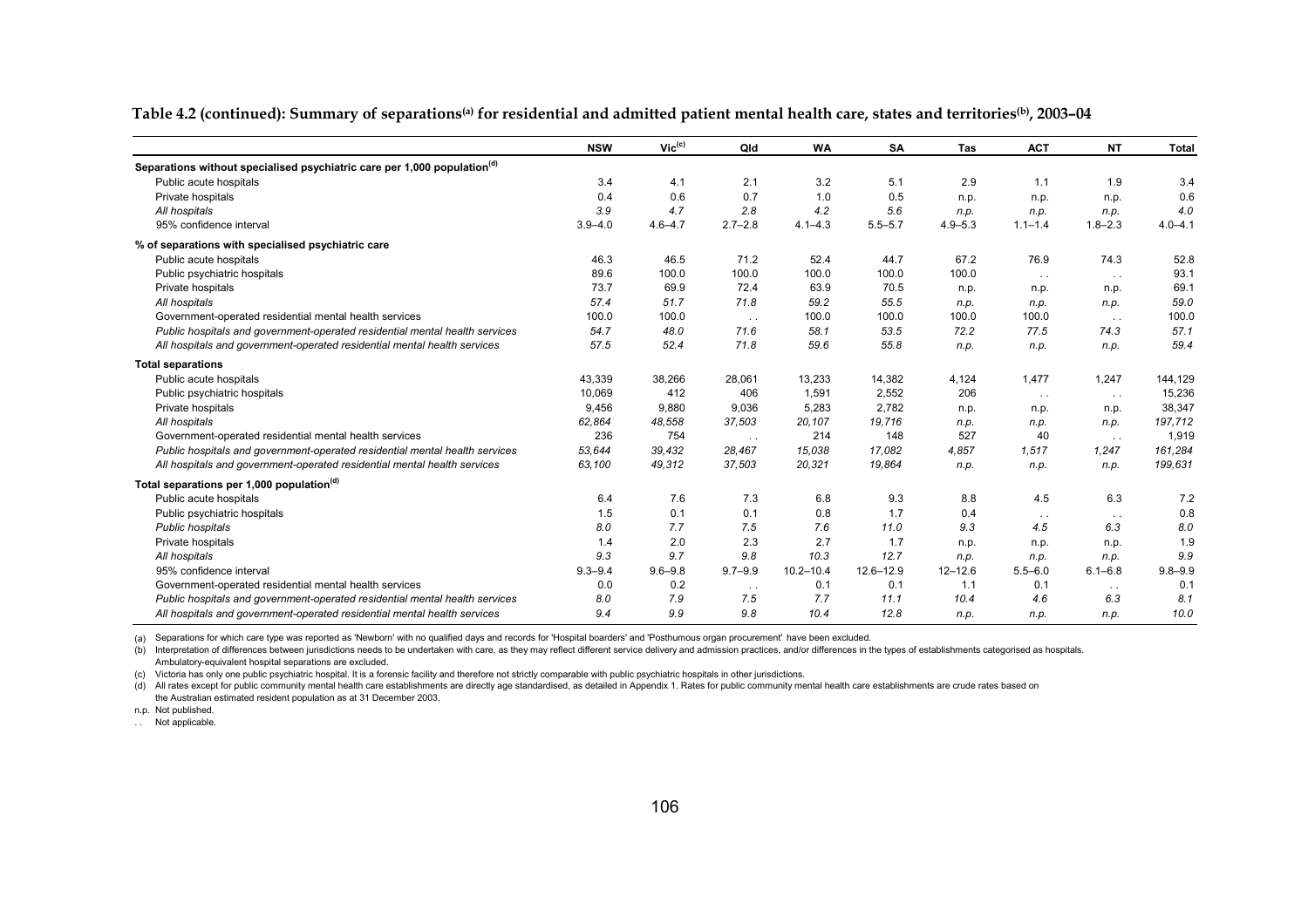|                                                                                                                                             | <b>NSW</b> | $Vic^{(c)}$ | Qld     | <b>WA</b> | SA                           | <b>Tas</b> | <b>ACT</b>    | <b>NT</b>     | <b>Total</b> |
|---------------------------------------------------------------------------------------------------------------------------------------------|------------|-------------|---------|-----------|------------------------------|------------|---------------|---------------|--------------|
|                                                                                                                                             |            |             |         |           | <b>Overnight separations</b> |            |               |               |              |
| Patient days for overnight separations with specialised psychiatric care                                                                    |            |             |         |           |                              |            |               |               |              |
| Public acute hospitals                                                                                                                      | 308,560    | 291,948     | 250,452 | 123,480   | 89,584                       | 25,109     | 13,739        | 9,891         | 1,112,763    |
| Public psychiatric hospitals                                                                                                                | 333,484    | 30,378      | 112,713 | 68,349    | 99,248                       | 20,820     | $\sim$ $\sim$ | $\sim$ $\sim$ | 664,992      |
| Public hospitals                                                                                                                            | 642,044    | 322,326     | 363,165 | 191,829   | 188,832                      | 45,929     | 13,739        | 9,891         | 1,777,755    |
| Private hospitals                                                                                                                           | 122,085    | 104,563     | 101,118 | 53,602    | 27,780                       | n.p.       | n.p.          | n.p.          | 421,196      |
| All hospitals                                                                                                                               | 764,129    | 426,889     | 464,283 | 245,431   | 216,612                      | n.p.       | n.p.          | n.p.          | 2,198,951    |
| Estimated proportion of patient days for overnight separations with specialised psychiatric care occurring during 2003-04 <sup>(d)</sup>    |            |             |         |           |                              |            |               |               |              |
| Public acute hospitals                                                                                                                      | 86.9       | 91.9        | 86.8    | 90.1      | 84.2                         | 91.9       | 94.4          | 96.9          | 88.6         |
| Public psychiatric hospitals                                                                                                                | 44.9       | 65.8        | 25.6    | 59.5      | 63.3                         | 48.1       | $\sim 10$     | $\sim$ $\sim$ | 46.9         |
| Private hospitals                                                                                                                           | 95.1       | 94.7        | 93.7    | 94.4      | 95.1                         | n.p.       | n.p.          | n.p.          | 94.6         |
| All hospitals                                                                                                                               | 69.9       | 90.7        | 73.5    | 82.5      | 76.0                         | n.p.       | n.p.          | n.p.          | 77.2         |
| Psychiatric care days for overnight separations with specialised psychiatric care                                                           |            |             |         |           |                              |            |               |               |              |
| Public acute hospitals                                                                                                                      | 295,868    | 291,948     | 246,901 | 121,178   | 89,584                       | 25,109     | 13,473        | 9,636         | 1,093,697    |
| Public psychiatric hospitals                                                                                                                | 330,750    | 30,378      | 112,713 | 68,349    | 99,248                       | 20,820     | $\sim$ $\sim$ | $\sim$ $\sim$ | 662,258      |
| Public hospitals                                                                                                                            | 626,618    | 322,326     | 359,614 | 189,527   | 188,832                      | 45,929     | 13,473        | 9,636         | 1,755,955    |
| Private hospitals                                                                                                                           | 121,459    | 104,563     | 100,888 | 53,202    | 27,780                       | n.p.       | n.p.          | n.p.          | 419,916      |
| All hospitals                                                                                                                               | 748,077    | 426,889     | 460,502 | 242,729   | 216,612                      | n.p.       | n.p.          | n.p.          | 2,175,871    |
| % psychiatric care days per overnight mental health-related patient day                                                                     |            |             |         |           |                              |            |               |               |              |
| Public acute hospitals                                                                                                                      | 95.9       | 100.0       | 98.6    | 98.1      | 100.0                        | 100.0      | 98.1          | 97.4          | 98.3         |
| Public psychiatric hospitals                                                                                                                | 99.2       | 100.0       | 100.0   | 100.0     | 100.0                        | 100.0      | $\sim 10$     | $\sim$ $\sim$ | 99.6         |
| Private hospitals                                                                                                                           | 99.5       | 100.0       | 99.8    | 99.3      | 100.0                        | n.p.       | n.p.          | n.p.          | 99.7         |
| All hospitals                                                                                                                               | 97.9       | 100.0       | 99.2    | 98.9      | 100.0                        | n.p.       | n.p.          | n.p.          | 99.0         |
| Patient days for overnight separations without specialised psychiatric care                                                                 |            |             |         |           |                              |            |               |               |              |
| Public acute hospitals                                                                                                                      | 153,843    | 98,623      | 44,579  | 35,945    | 38,825                       | 11,045     | 2,464         | 1,596         | 386,920      |
| Private hospitals                                                                                                                           | 33,260     | 27,300      | 30,257  | 9,288     | 6,846                        | n.p.       | n.p.          | n.p.          | 118,854      |
| All hospitals                                                                                                                               | 187, 103   | 125,923     | 74,836  | 45,233    | 45,671                       | n.p.       | n.p.          | n.p.          | 505,774      |
| Estimated proportion of patient days for overnight separations without specialised psychiatric care occurring during 2003-04 <sup>(d)</sup> |            |             |         |           |                              |            |               |               |              |
| Public acute hospitals                                                                                                                      | 87.9       | 91.6        | 88.6    | 84.0      | 96.6                         | 93.4       | 90.2          | 94.0          | 89.6         |
| Private hospitals                                                                                                                           | 95.6       | 96.7        | 96.3    | 97.1      | 96.1                         | n.p.       | n.p.          | n.p.          | 96.1         |
| All hospitals                                                                                                                               | 4.3        | 0.0         | 0.0     | 0.0       | 0.0                          | n.p.       | n.p.          | n.p.          | 1.6          |

Table 4.3: Summary of patient days for admitted patient mental health care<sup>(a)</sup>, states and territories<sup>(b)</sup>, 2003-04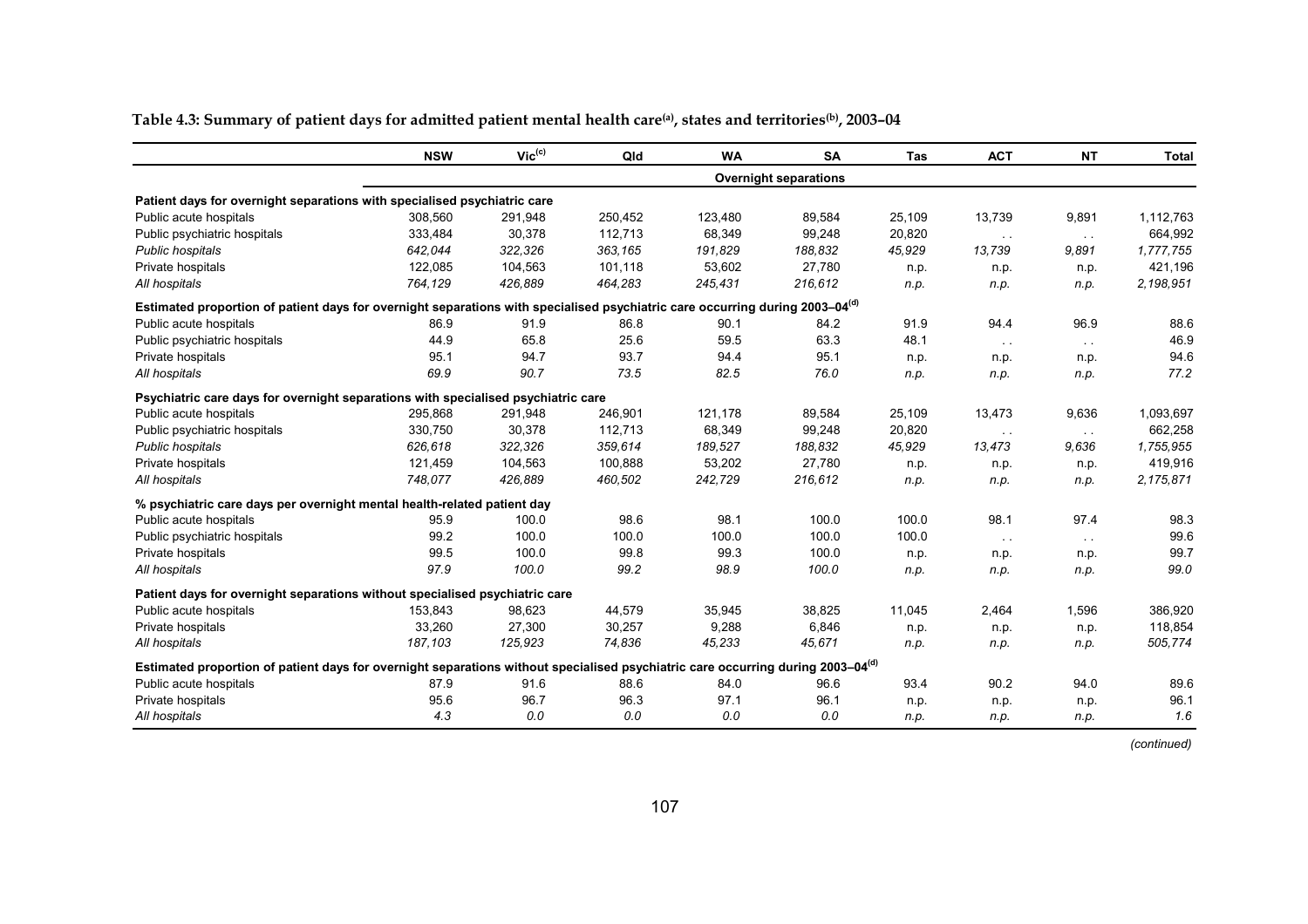**Table 4.3 (continued): Summary of patient days for admitted patient mental health care(a), states and territories(b), 2003–04** 

|                                                                                                                                  | <b>NSW</b>  | $Vic^{(c)}$ | Qld         | <b>WA</b>   | <b>SA</b>                | Tas         | <b>ACT</b>    | <b>NT</b>     | <b>Total</b> |
|----------------------------------------------------------------------------------------------------------------------------------|-------------|-------------|-------------|-------------|--------------------------|-------------|---------------|---------------|--------------|
| Total patient days for all mental health-related overnight separations                                                           |             |             |             |             |                          |             |               |               |              |
| Public acute hospitals                                                                                                           | 462,403     | 390,571     | 295,031     | 159,425     | 128,409                  | 36,154      | 16,203        | 11,487        | 1,499,683    |
| Public psychiatric hospitals                                                                                                     | 333,484     | 30,378      | 112,713     | 68,349      | 99,248                   | 20,820      | $\sim$ $\sim$ | $\sim$ $\sim$ | 664,992      |
| Public hospitals                                                                                                                 | 795,887     | 420,949     | 407,744     | 227,774     | 227,657                  | 56,974      | 16,203        | 11,487        | 2,164,675    |
| Private hospitals                                                                                                                | 155,345     | 131,863     | 131,375     | 62,890      | 34,626                   | n.p.        | n.p.          | n.p.          | 540,050      |
| All hospitals                                                                                                                    | 951,232     | 552,812     | 539,119     | 290,664     | 262,283                  | n.p.        | n.p.          | n.p.          | 2,704,725    |
| Estimated proportion of patient days for all mental health-related overnight separations occurring during 2003-04 <sup>(d)</sup> |             |             |             |             |                          |             |               |               |              |
| Public acute hospitals                                                                                                           | 87.2        | 91.8        | 87.1        | 88.7        | 88.0                     | 92.4        | 93.7          | 96.5          | 88.9         |
| Public psychiatric hospitals                                                                                                     | 47.3        | 65.8        | 25.6        | 59.5        | 63.3                     | 48.1        | $\sim$ $\sim$ | $\sim$ $\sim$ | 48.1         |
| Private hospitals                                                                                                                | 95.2        | 95.1        | 94.3        | 94.8        | 95.3                     | n.p.        | n.p.          | n.p.          | 94.9         |
| All hospitals                                                                                                                    | 74.5        | 91.2        | 76.0        | 83.2        | 79.6                     | n.p.        | n.p.          | n.p.          | 80.1         |
| % of overnight mental health-related patient days for all mental health-related separations that were psychiatric care days      |             |             |             |             |                          |             |               |               |              |
| Public acute hospitals                                                                                                           | 64.0        | 74.7        | 83.7        | 76.0        | 69.8                     | 69.5        | 83.2          | 83.9          | 72.9         |
| Public psychiatric hospitals                                                                                                     | 99.2        | 100.0       | 100.0       | 100.0       | 100.0                    | 100.0       | $\sim$ $\sim$ | $\sim$ $\sim$ | 99.6         |
| Public hospitals                                                                                                                 | 78.7        | 76.6        | 88.2        | 83.2        | 82.9                     | 80.6        | 83.2          | 83.9          | 81.1         |
| Private hospitals                                                                                                                | 78.2        | 79.3        | 76.8        | 84.6        | 80.2                     | n.p.        | n.p.          | n.p.          | 77.8         |
| All hospitals                                                                                                                    | 78.6        | 77.2        | 85.4        | 83.5        | 82.6                     | n.p.        | n.p.          | n.p.          | 80.4         |
| Patient days for all mental health-related overnight separations per 1,000 population <sup>(e)</sup>                             |             |             |             |             |                          |             |               |               |              |
| Public acute hospitals                                                                                                           | 67.9        | 77.1        | 77.3        | 83.7        | 79.0                     | 77.5        | 50.9          | 62.1          | 74.3         |
| Public psychiatric hospitals                                                                                                     | 50.5        | 6.0         | 28.9        | 34.5        | 63.8                     | 40.5        | $\sim 10$     | $\sim 10$     | 33.4         |
| Public hospitals                                                                                                                 | 118.4       | 83.1        | 106.2       | 118.2       | 142.9                    | 118.0       | 50.9          | 62.1          | 107.8        |
| Private hospitals                                                                                                                | 22.8        | 26.1        | 34.1        | 32.2        | 21.4                     | n.p.        | n.p.          | n.p.          | 26.6         |
| All hospitals                                                                                                                    | 141.2       | 109.2       | 140.4       | 150.4       | 164.2                    | n.p.        | n.p.          | n.p.          | 134.4        |
| 95% confidence interval                                                                                                          | 140.9-141.5 | 108.9-109.5 | 140.0-140.7 | 149.8-150.9 | 163.6-164.9              | 153.0-155.2 | 68.6-70.4     | 63.4-65.7     | 134.2-134.5  |
|                                                                                                                                  |             |             |             |             | <b>Total separations</b> |             |               |               |              |
| Patient days for separations with specialised psychiatric care                                                                   |             |             |             |             |                          |             |               |               |              |
| Public acute hospitals                                                                                                           | 309,803     | 292,466     | 252,982     | 123,689     | 90,313                   | 25,596      | 13,748        | 9,915         | 1,118,512    |
| Public psychiatric hospitals                                                                                                     | 334,498     | 30,379      | 112,715     | 68,366      | 99,493                   | 20,824      | $\sim$ $\sim$ | $\sim$ $\sim$ | 666,275      |
| Public hospitals                                                                                                                 | 644,301     | 322,845     | 365,697     | 192,055     | 189,806                  | 46,420      | 13,748        | 9,915         | 1,784,787    |
| Private hospitals                                                                                                                | 122,879     | 105,610     | 102,242     | 53,924      | 28,084                   | n.p.        | n.p.          | n.p.          | 424,787      |
| All hospitals                                                                                                                    | 767,180     | 428,455     | 467,939     | 245,979     | 217,890                  | n.p.        | n.p.          | n.p.          | 2,209,574    |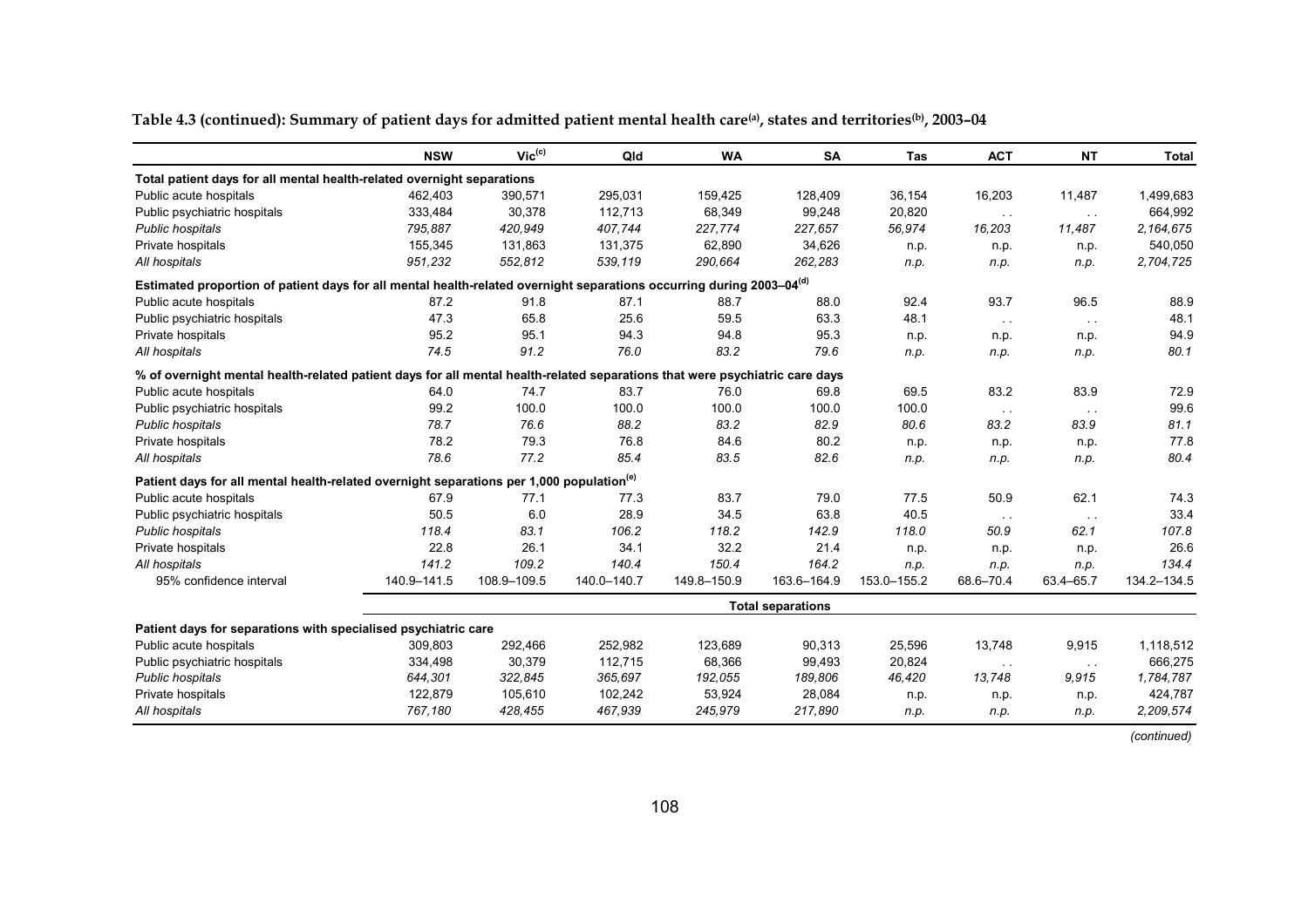|                                                                                                                                 | <b>NSW</b>    | $Vic^{(c)}$   | Qld         | <b>WA</b>     | SA                       | Tas         | <b>ACT</b>    | <b>NT</b>     | <b>Total</b>  |
|---------------------------------------------------------------------------------------------------------------------------------|---------------|---------------|-------------|---------------|--------------------------|-------------|---------------|---------------|---------------|
|                                                                                                                                 |               |               |             |               | <b>Total separations</b> |             |               |               |               |
| Patient days for separations with specialised psychiatric care per 1,000 population <sup>(e)</sup>                              |               |               |             |               |                          |             |               |               |               |
| Public acute hospitals                                                                                                          | 46.1          | 58.1          | 66.2        | 64.7          | 56.4                     | 55.8        | 41.9          | 47.5          | 55.7          |
| Public psychiatric hospitals                                                                                                    | 49.3          | 6.0           | 28.9        | 34.4          | 64.0                     | 40.6        | $\sim$ $\sim$ | $\sim$ $\sim$ | 33.1          |
| <b>Public hospitals</b>                                                                                                         | 95.4          | 64.2          | 95.1        | 99.2          | 120.4                    | 96.4        | 41.9          | 47.5          | 88.7          |
| Private hospitals                                                                                                               | 18.1          | 20.9          | 26.5        | 27.3          | 17.7                     | n.p.        | n.p.          | n.p.          | 21.0          |
| All hospitals                                                                                                                   | 113.5         | 85.1          | 121.6       | 126.5         | 138.1                    | n.p.        | n.p.          | n.p.          | 109.7         |
| 95% confidence interval                                                                                                         | 113.3-113.8   | 84.8-85.3     | 121.3-122.0 | 126.0-127.0   | 137.5-138.6              | 108.6-110.5 | 58.0-59.7     | 46.6-48.4     | 109.6-109.9   |
| Estimated proportion of patient days for separations with specialised psychiatric care occurring during 2003-04 <sup>(d)</sup>  |               |               |             |               |                          |             |               |               |               |
| Public acute hospitals                                                                                                          | 86.6          | 91.7          | 86.1        | 89.9          | 83.7                     | 90.4        | 94.3          | 96.6          | 88.2          |
| Public psychiatric hospitals                                                                                                    | 44.9          | 66.9          | 26.4        | 59.7          | 63.3                     | 48.1        | $\sim 10$     | $\sim$ $\sim$ | 47.1          |
| Private hospitals                                                                                                               | 94.5          | 93.8          | 92.7        | 93.8          | 94.1                     | n.p.        | n.p.          | n.p.          | 93.8          |
| All hospitals                                                                                                                   | 69.7          | 90.4          | 73.1        | 82.4          | 75.7                     | n.p.        | n.p.          | n.p.          | 76.9          |
| Psychiatric care days for all mental health-related separations                                                                 |               |               |             |               |                          |             |               |               |               |
| Public acute hospitals                                                                                                          | 297,111       | 292,466       | 249,431     | 121,387       | 90,313                   | 25,596      | 13,482        | 9.660         | 1,099,446     |
| Public psychiatric hospitals                                                                                                    | 331,764       | 30,379        | 112,715     | 68,366        | 99,493                   | 20,824      | $\sim$ $\sim$ | $\sim$ $\sim$ | 663,541       |
| <b>Public hospitals</b>                                                                                                         | 628,875       | 322,845       | 362,146     | 189,753       | 189,806                  | 46,420      | 13.482        | 9,660         | 1,762,987     |
| Private hospitals                                                                                                               | 122,253       | 105,610       | 102,012     | 53,524        | 28,084                   | n.p.        | n.p.          | n.p.          | 423,507       |
| All hospitals                                                                                                                   | 751,128       | 428,455       | 464,158     | 243,277       | 217,890                  | n.p.        | n.p.          | n.p.          | 2,186,494     |
| Psychiatric care days for all mental health-related separations per 1,000 population <sup>(e)</sup>                             |               |               |             |               |                          |             |               |               |               |
| Public acute hospitals                                                                                                          | 44.3          | 58.2          | 65.2        | 63.6          | 56.4                     | 55.7        | 41.0          | 46.2          | 54.8          |
| Public psychiatric hospitals                                                                                                    | 49.0          | 6.0           | 28.9        | 34.5          | 64.0                     | 40.5        | $\sim$ $\sim$ | $\sim$ $\sim$ | 32.9          |
| <b>Public hospitals</b>                                                                                                         | 93.3          | 64.2          | 94.1        | 98.1          | 120.4                    | 96.3        | 41.0          | 46.2          | 87.7          |
| Private hospitals                                                                                                               | 18.0          | 20.9          | 26.4        | 27.1          | 17.7                     | n.p.        | n.p.          | n.p.          | 20.9          |
| All hospitals                                                                                                                   | 111.3         | 85.1          | 120.5       | 125.2         | 138.1                    | n.p.        | n.p.          | n.p.          | 108.6         |
| 95% confidence interval                                                                                                         | 111.0-111.5   | 84.9-85.4     | 120.2-120.9 | 124.7-125.7   | 137.5-138.7              | 108.6-110.4 | $57.0 - 58.7$ | 45.3-47.1     | 108.5-108.8   |
| Patient days for all mental health-related separations without specialised psychiatric care                                     |               |               |             |               |                          |             |               |               |               |
| Public acute hospitals                                                                                                          | 157.104       | 104,976       | 45.434      | 36,695        | 39.785                   | 11.152      | 2.531         | 1.665         | 399,342       |
| Private hospitals                                                                                                               | 33,578        | 27,463        | 30,305      | 9,970         | 6,873                    | n.p.        | n.p.          | n.p.          | 120,186       |
| All hospitals <sup>(f)</sup>                                                                                                    | 190,682       | 132,439       | 75,739      | 46,665        | 46,658                   | n.p.        | n.p.          | n.p.          | 527,869       |
| Patient days for all mental health-related separations without specialised psychiatric care per 1,000 population <sup>(e)</sup> |               |               |             |               |                          |             |               |               |               |
| Public acute hospitals                                                                                                          | 22.4          | 20.2          | 12.0        | 19.4          | 23.7                     | 22.9        | 9.2           | 15.0          | 19.5          |
| Private hospitals                                                                                                               | 4.8           | 5.4           | 8.0         | 5.3           | 3.9                      | n.p.        | n.p.          | n.p.          | 5.9           |
| All hospitals <sup>(1)</sup>                                                                                                    | 28.5          | 25.6          | 20.0        | 24.7          | 27.5                     | n.p.        | n.p.          | n.p.          | 25.8          |
| 95% confidence interval                                                                                                         | $28.3 - 28.6$ | $25.5 - 25.8$ | 19.9-20.2   | $24.5 - 24.9$ | $27.3 - 27.8$            | 45.4-46.6   | $10.6 - 11.4$ | $16.6 - 18.2$ | $25.7 - 25.8$ |

**Table 4.3 (continued): Summary of patient days for admitted patient mental health care(a), states and territories(b), 2003–04**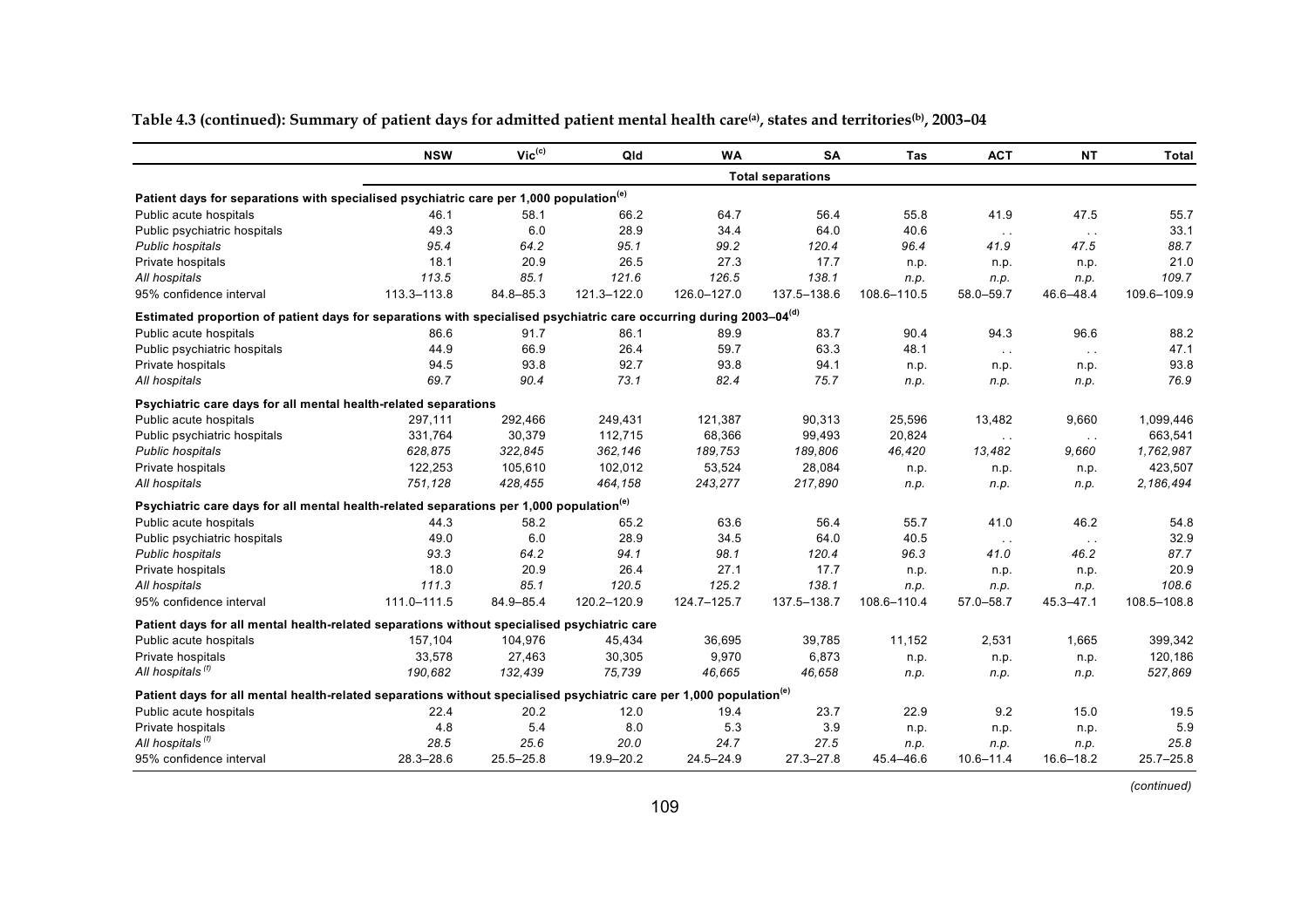**Table 4.3 (continued): Summary of patient days for admitted patient mental health care(a), states and territories(b), 2003–04** 

|                                                                                                                                   | <b>NSW</b>  | $Vic^{(c)}$ | Qld         | <b>WA</b>   | <b>SA</b>   | Tas         | <b>ACT</b>    | <b>NT</b>     | <b>Total</b> |
|-----------------------------------------------------------------------------------------------------------------------------------|-------------|-------------|-------------|-------------|-------------|-------------|---------------|---------------|--------------|
| Estimated proportion of patient days for separations without specialised psychiatric care occurring during 2003-04 <sup>(d)</sup> |             |             |             |             |             |             |               |               |              |
| Public acute hospitals                                                                                                            | 86.3        | 86.9        | 87.2        | 82.7        | 94.4        | 92.6        | 88.1          | 90.5          | 87.2         |
| Private hospitals                                                                                                                 | 94.7        | 96.1        | 96.2        | 90.5        | 95.7        | n.p.        | n.p.          | n.p.          | 95.0         |
| All hospitals <sup>(1)</sup>                                                                                                      | 6.0         | 4.7         | 1.2         | 3.0         | 2.1         | n.p.        | n.p.          | n.p.          | 4.1          |
| Patient days for all mental health-related separations                                                                            |             |             |             |             |             |             |               |               |              |
| Public acute hospitals                                                                                                            | 466.907     | 397,442     | 298,416     | 160,384     | 130,098     | 36,748      | 16,279        | 11,580        | 1,517,854    |
| Public psychiatric hospitals                                                                                                      | 334,498     | 30,379      | 112,715     | 68,366      | 99,493      | 20,824      | $\sim$ $\sim$ | $\sim$ $\sim$ | 666,275      |
| Public hospitals                                                                                                                  | 801,405     | 427,821     | 411,131     | 228,750     | 229,591     | 57,572      | 16,279        | 11,580        | 2,184,129    |
| Private hospitals                                                                                                                 | 156,457     | 133,073     | 132,547     | 63,894      | 34,957      | n.p.        | n.p.          | n.p.          | 520,928      |
| All hospitals                                                                                                                     | 957,862     | 560.894     | 543,678     | 292,644     | 264,548     | n.p.        | n.p.          | n.p.          | 2,619,626    |
| % of patient days for all mental health-related separations that were psychiatric care days                                       |             |             |             |             |             |             |               |               |              |
| Public acute hospitals                                                                                                            | 63.6        | 73.6        | 83.6        | 75.7        | 69.4        | 69.7        | 82.8          | 83.4          | 72.4         |
| Public psychiatric hospitals                                                                                                      | 99.2        | 100.0       | 100.0       | 100.0       | 100.0       | 100.0       | $\sim$ $\sim$ | $\sim$ $\sim$ | 99.6         |
| Public hospitals                                                                                                                  | 78.5        | 75.5        | 88.1        | 83.0        | 82.7        | 80.6        | 82.8          | 83.4          | 80.7         |
| Private hospitals                                                                                                                 | 78.1        | 79.4        | 77.0        | 83.8        | 80.3        | n.p.        | n.p.          | n.p.          | 77.7         |
| All hospitals                                                                                                                     | 78.4        | 76.4        | 85.4        | 83.1        | 82.4        | n.p.        | n.p.          | n.p.          | 80.1         |
| Patient days per 1,000 population <sup>(e)</sup>                                                                                  |             |             |             |             |             |             |               |               |              |
| Public acute hospitals                                                                                                            | 68.5        | 78.4        | 78.3        | 84.1        | 80.1        | 78.7        | 51.1          | 62.5          | 75.2         |
| Public psychiatric hospitals                                                                                                      | 50.6        | 6.0         | 28.9        | 34.4        | 64.0        | 40.6        | $\sim$ $\sim$ | $\sim$ $\sim$ | 33.5         |
| Public hospitals                                                                                                                  | 119.1       | 84.4        | 107.2       | 118.6       | 144.0       | 119.3       | 51.1          | 62.5          | 108.7        |
| Private hospitals                                                                                                                 | 22.9        | 26.3        | 34.5        | 32.6        | 21.6        | n.p.        | n.p.          | n.p.          | 26.8         |
| All hospitals                                                                                                                     | 142.0       | 110.7       | 141.6       | 151.2       | 165.6       | n.p.        | n.p.          | n.p.          | 135.5        |
| 95% confidence interval                                                                                                           | 141.7-142.3 | 110.4-111.0 | 141.2-142.0 | 150.6-151.7 | 165.0-166.2 | 154.5-156.7 | 68.9-70.7     | 63.8-66.1     | 135.3-135.6  |
| Estimated proportion of patient days for all mental health-related separations occurring during 2003-04 <sup>(d)</sup>            |             |             |             |             |             |             |               |               |              |
| Public acute hospitals                                                                                                            | 87.3        | 91.9        | 87.2        | 88.8        | 88.1        | 92.5        | 93.8          | 96.5          | 89.0         |
| Public psychiatric hospitals                                                                                                      | 47.5        | 69.8        | 26.7        | 61.0        | 63.5        | 48.5        | $\sim$ $\sim$ | $\sim$ $\sim$ | 48.8         |
| Private hospitals                                                                                                                 | 95.2        | 94.3        | 93.5        | 93.3        | 95.1        | n.p.        | n.p.          | n.p.          | 94.3         |
| All hospitals                                                                                                                     | 74.7        | 91.3        | 76.2        | 83.3        | 79.8        | n.p.        | n.p.          | n.p.          | 80.2         |

(a) Patient day data were unavailable for government-operated residential mental health services.

(b) Interpretation of differences between jurisdictions needs to be undertaken with care, as they may reflect different service delivery and admission practices, and/or differences in the types of establishments categorised as hospitals. Ambulatory-equivalent hospital separations are excluded.

(c) Victoria has only one public psychiatric hospital. It is a forensic facility and therefore not strictly comparable with public psychiatric hospitals in other jurisdictions.

(d) See Appendix 4 of *Mental Health Services in Australia 1999–00* for details on the estimation process (AIHW 2002).

(e) The rates were directly age standardised, as detailed in Appendix 1.

(f) Includes separations without specialised psychiatric care from NSW public psychiatric hospitals.

n.p. Not published.

. . Not applicable.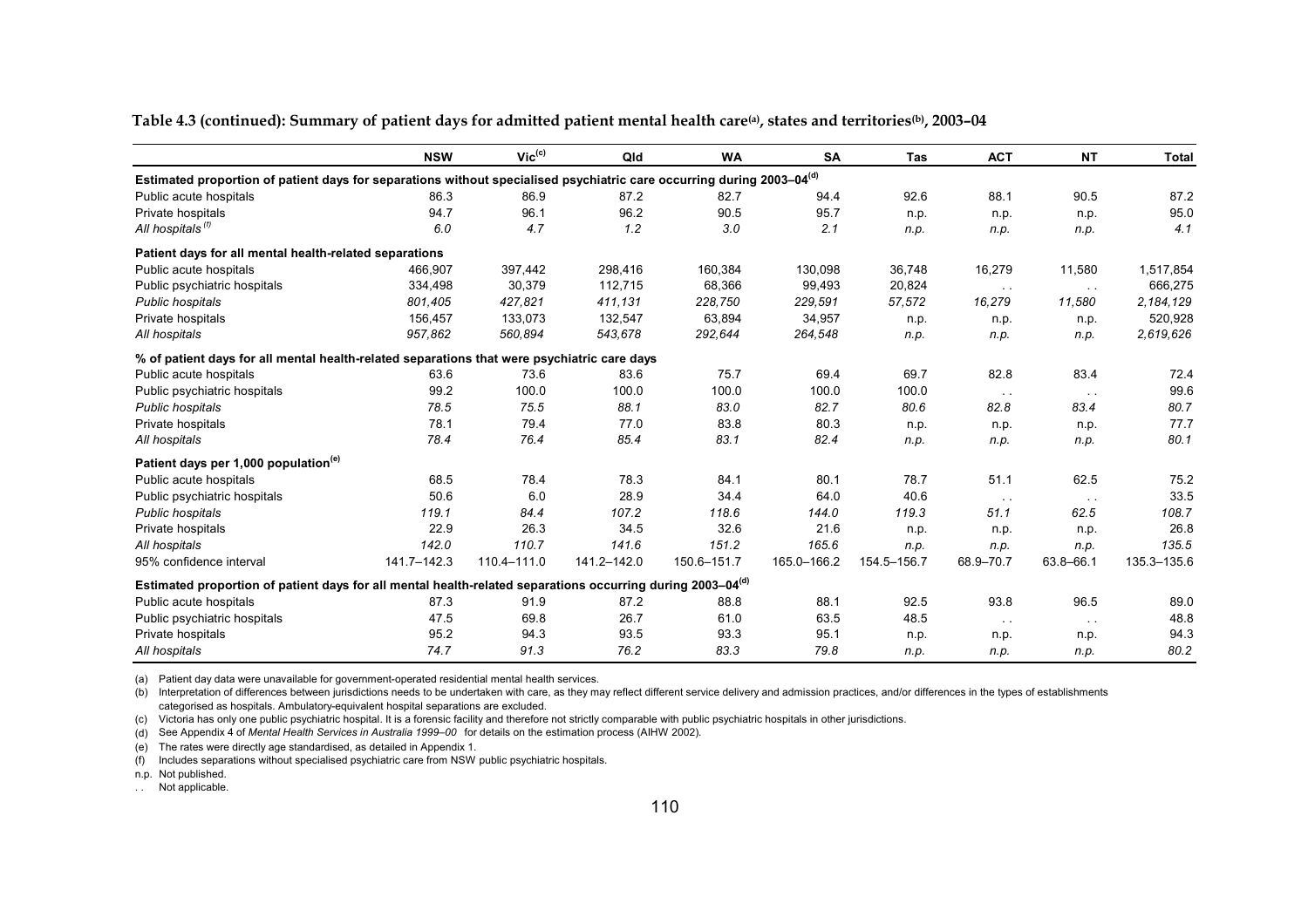Table 4.4: Separations<sup>(a)</sup>, patient days and psychiatric care days for separations with specialised psychiatric care or any mental health-related diagnosis, **Australia, 2003–04** 

|                                                   |                                                                |          | <b>Separations</b> |         | <b>Patient</b> |                            |                                 |
|---------------------------------------------------|----------------------------------------------------------------|----------|--------------------|---------|----------------|----------------------------|---------------------------------|
|                                                   |                                                                | Same day | Overnight          | Total   | days           | <b>ALOS</b><br>(overnight) | <b>Psychiatric</b><br>care days |
| With specialised psychiatric care                 |                                                                |          |                    |         |                |                            |                                 |
| With mental health-related principal diagnosis    | With mental health-related additional diagnosis                | 2,703    | 55,234             | 57,937  | 1,034,045      | 18.7                       | 1,023,800                       |
|                                                   | diagnosis                                                      | 7,526    | 45,576             | 53,102  | 945,967        | 20.6                       | 939,582                         |
| Without mental health-related principal diagnosis | With mental health-related additional diagnosis                | 319      | 4,014              | 4,333   | 193,957        | 48.2                       | 188,185                         |
|                                                   | diagnosis                                                      | 75       | 1,278              | 1,353   | 35,605         | 27.8                       | 34,927                          |
| Total with specialised care                       |                                                                | 10,623   | 106,102            | 116,725 | 2,209,574      | 20.7                       | 2,186,494                       |
| Without specialised psychiatric care              |                                                                |          |                    |         |                |                            |                                 |
| With mental health-related principal diagnosis    | With mental health-related additional diagnosis                | 2,858    | 29,301             | 32,159  | 246,587        | 8.3                        | $\sim$ 10 $\pm$                 |
|                                                   | diagnosis                                                      | 10,917   | 37,911             | 48,828  | 281,282        | 7.1                        | $\sim$ 100 $\pm$                |
| Without mental health-related principal diagnosis | With mental health-related additional diagnosis <sup>(b)</sup> | 47,066   | 222,434            | 269,500 | 2,668,210      | 11.8                       | $\sim$ $\sim$                   |
| Total without specialised care                    |                                                                | 60,841   | 289,646            | 350,487 | 3.196.079      | 10.8                       | $\sim$ $\sim$                   |
| Total                                             |                                                                |          |                    |         |                |                            |                                 |
| With mental health-related principal diagnosis    | With mental health-related additional diagnosis                | 5,561    | 84,535             | 90,096  | 1,280,632      | 15.1                       | 1,023,800                       |
|                                                   | diagnosis                                                      | 18,443   | 83,487             | 101,930 | 1,227,249      | 14.5                       | 939,582                         |
| Without mental health-related principal diagnosis | With mental health-related additional diagnosis                | 47,385   | 226,448            | 273,833 | 2,862,167      | 12.4                       | 188,185                         |
|                                                   | diagnosis                                                      | 75       | 1,278              | 1,353   | 35,605         | 27.8                       | 34,927                          |
| <b>Total</b>                                      |                                                                | 71,464   | 395,748            | 467,212 | 5,405,653      | 13.5                       | 2,186,494                       |

(a) Separations for which care type was reported as 'Newborn' with no qualified days and records for 'Hospital boarders' and 'Posthumous organ procurement' have been excluded.

(b) These separations are excluded from the definition of a mental health-related separation for this report (see Appendix 3).

. . Not applicable.